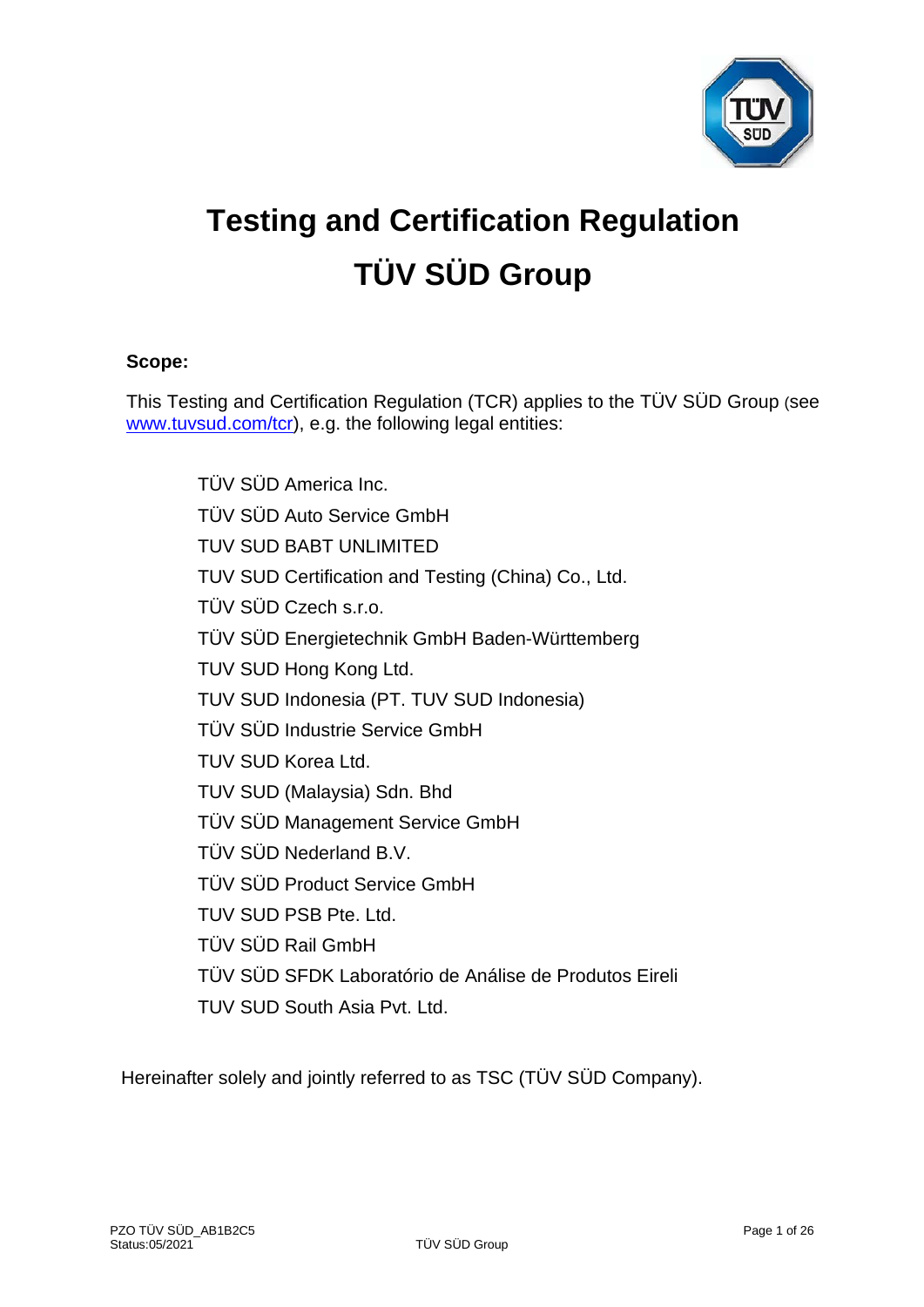

The Testing and Certification Regulation applies to:

- the testing and/or certification of products, processes, services and projects (hereinafter collectively referred to as products),
- the auditing and certification of management systems (hereinafter referred to as system).

In as far as clients have concluded multiple contracts for obtaining a certificate (separate contract partner(s) for the service contract and the certification contract with the latter being the TSC to which the contract-relevant Certification Bodies is/are affiliated), the provisions of the TCR will apply to the contractual relationship between the "Certification Body TSCs" and the client.

This Testing and Certification Regulation shall replace previous versions. They will become effective on May 1st 2021 and remain valid until a new version is issued.

In case of doubt, the German version shall be authoritative for work related to Certification Bodies according to ISO/IEC 17000ff located in Germany. For all other Certification Bodies, the English version shall be authoritative. Certification Bodies are independent third parties that confirm the conformity of products, processes, services, systems or persons within the scope of certification schemes.

This Testing and Certification Regulation are governed by the law of the country of the TSC which includes the Certification Body relevant for the requested service.

This Testing and Certification Regulation comprise a number of modules; in general module A applies to all TSC; the remaining modules apply as appropriate and may amend, replace or denote as not applicable any regulations in other modules (Module A gets completed by Modules B1/B2. Modules A and B get completed/ changed/replaced by the relevant Module C).

In the context of C-modules any references to the Certification Body or TSC shall be construed as references to the Certification Body concerned. If there are any conflicts between the respective C-module and other sections of this document the respective C-module shall take precedence.

The full version of the Testing and Certification Regulation covers the Modules A, B1, B2 and C1 to C7.

For certain areas combinations of particular Modules are available.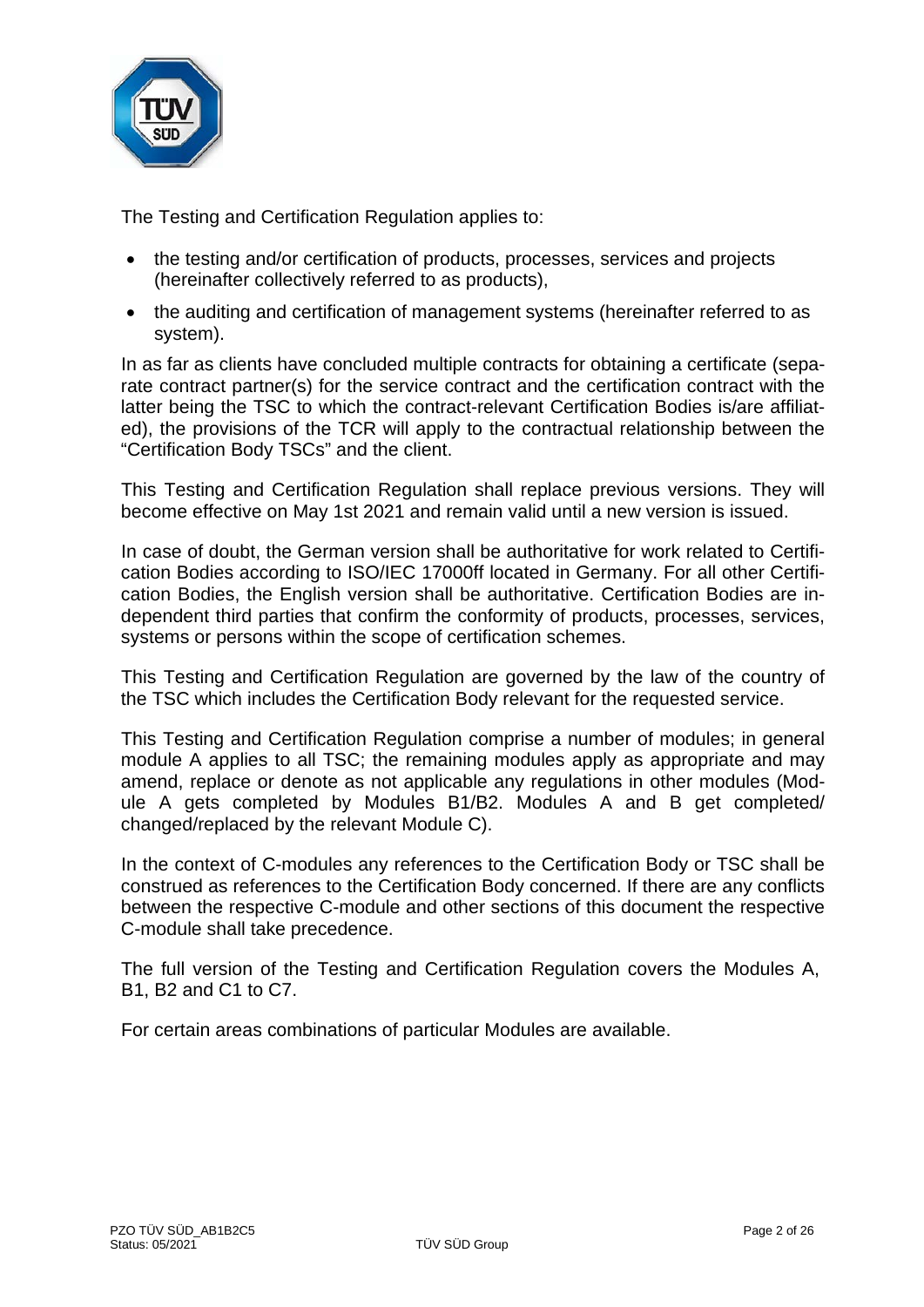

| <b>Contents</b> |                                                                                    | Page |
|-----------------|------------------------------------------------------------------------------------|------|
| Module A)       | <b>General regulations</b>                                                         | 4    |
|                 | Module B1) Special regulations for product testing and certification               | 15   |
|                 | Module B2) Special regulations for management system auditing and<br>certification | 20   |
|                 | Module C5) Special regulations for TUV SUD PSB Pte. Ltd (TÜV<br>SUD PSB)           | 26   |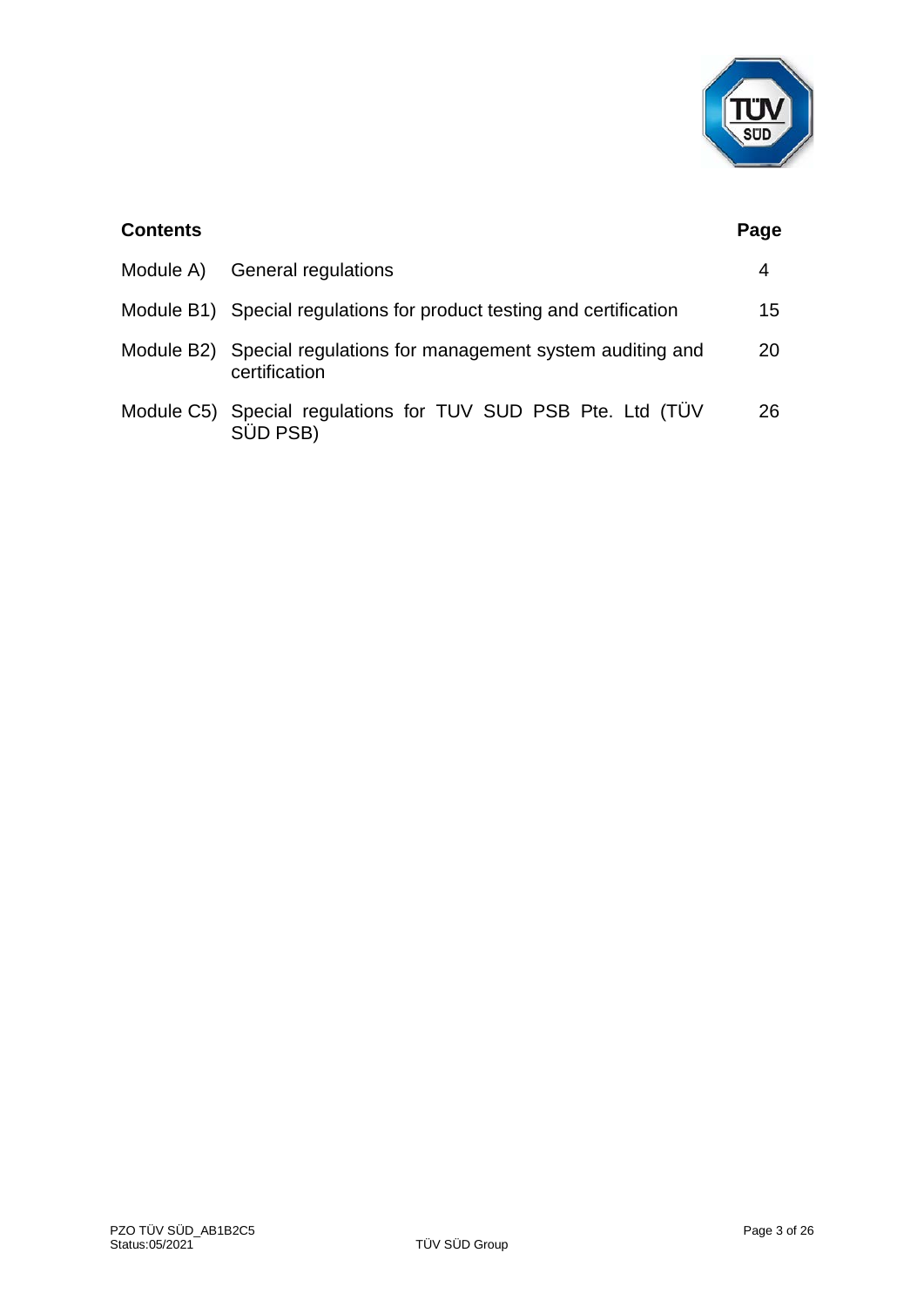

# **Module A) General regulations**

## **A-1. General**

A-1.1 This Testing and Certification Regulation applies to tests, audits, conformity assessment procedures as per EU Directives and EU Regulations, or on basis of other appointments as well as all other certification activities carried out by TSC. The services offered by TSC also include information on normative requirements or approval procedures.

> The client knows that to ensure independence, impartiality and objectivity, the Certification Body and/or TSC cannot combine the testing and certification services that form the subject matter of the contract with consulting services regarding the subject matter of testing and/or certification.

> The client undertakes to inform the Certification Body without delay of any consulting services by TSC or a TSC affiliated company received by the client.

> Any jeopardizing of the Certification Body's independence, impartiality and objectivity on the grounds of consulting services will entitle TSC to terminate this contract without notice for important reasons as set forth in Section A-1.8 II.

- A-1.2 A certificate only becomes valid after all financial and technical requirements in connection with the test/audit and product/system certification have been fulfilled. If a certificate is awarded subject to certain requirements, the certificate holder undertakes to satisfy these requirements within the defined deadlines. If the requirements are not fulfilled within the defined deadlines, the certificate will be deemed withdrawn on expiry of said deadlines and will have to be returned by the certificate holder to the issuing TSC without delay.
- A-1.3 Prior to placing an order, the client shall provide TSC with the name of any other organization that tested/audited/certified the same product or system in a similar way or is in the process of doing so. With each order the client agrees to accept the current version of this Testing and Certification Regulation as part of the contract. Existing contractual relationships are governed by the respectively valid versions of this Testing and Certification Regulation.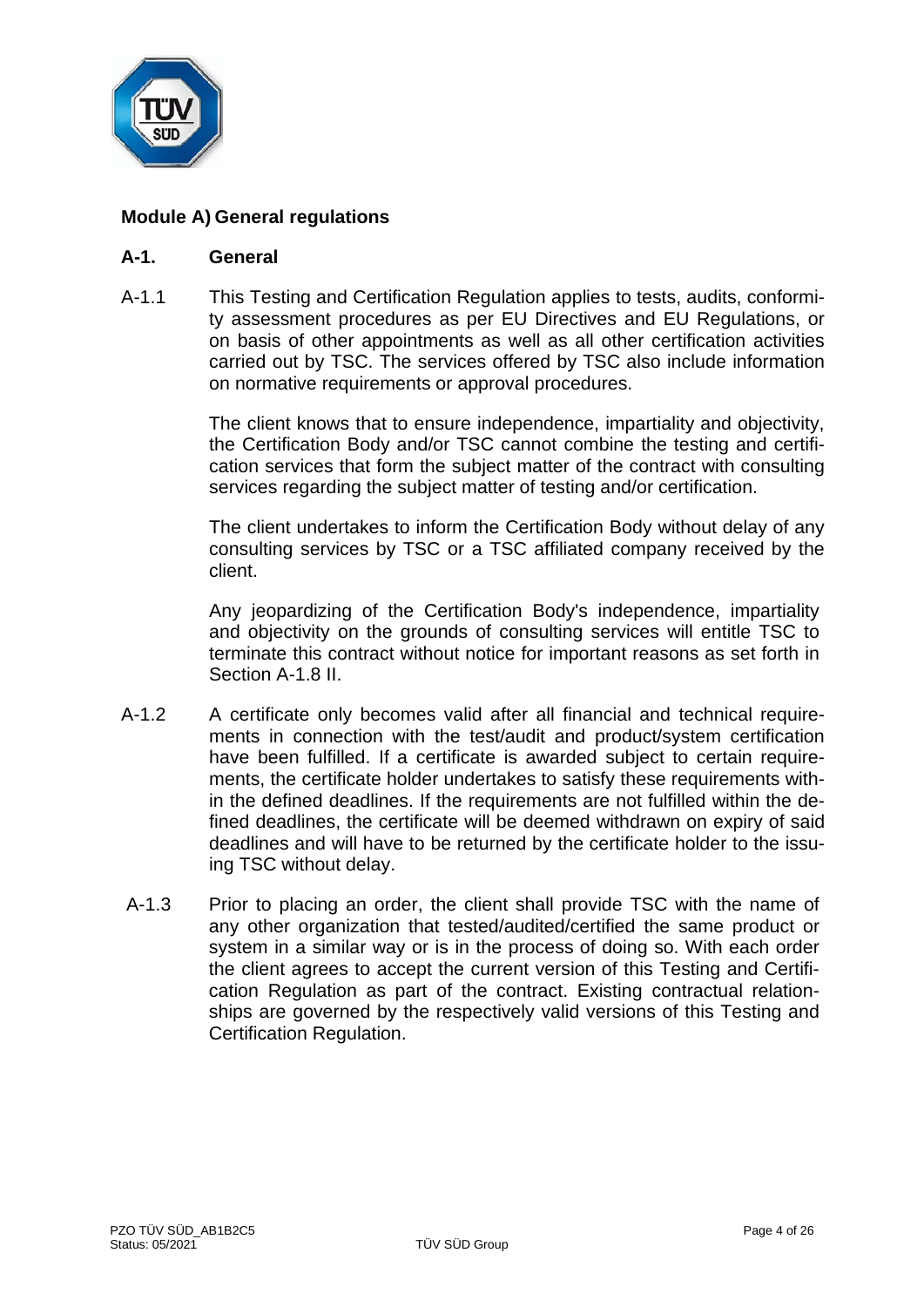

TSC reserves the right to make changes to the Testing and Certification Regulation with effect for the future at any time. In this case, TSC will notify the client of these changes. The client has the right to terminate the contractual relations with TSC in text form within one month after receiving the amendment notification. Otherwise the changes to the Testing and Certification Regulation shall be deemed to be accepted by the client.

The currently valid versions of this Testing and Certification Regulation is available at the TSC of the relevant Certification Body or will be provided free of charge on request.

A-1.4 The Certification Body of the relevant TSC evaluates the documents submitted by the testers/auditors. It decides whether a certificate is to be issued and handles disagreements/appeals concerning certification. Complaints management procedures have been established for each certification process.

> Appeals and complaints shall be addressed directly to the Certification Bodies of the respective TSC. The Certification Bodies maintain documented appeals and complaints management procedures. A description of these procedures is made available to the public.

> Costs born by the evaluation of such appeals or complaints may be borne by the client.

> The Certification Body will forward to the certified clients in question any complaints about certified products or systems received by TSC within an appropriate period of time.

A-1.5 Certificates, certificates of conformity, test certificates based on EU Directives and EU Regulations, standards or other criteria always relate to the version of the relevant directives, regulations, standards or other criteria valid on the date of issue of the certificate unless otherwise stated on the certificate.

> The Certification Body only issues a certificate or other attestation if the product or system at the time of certificate issue fulfills all certificationrelevant legal requirements, applicable standards, and other certificationrelevant criteria. The date on which the order is placed and/or the contract concluded is irrelevant in this regard.

> A certificate or attestation may be issued in hard copy and/or in digital form.

> A granted certificate makes no statement concerning the marketability of a certified product unless otherwise stated on the certificate.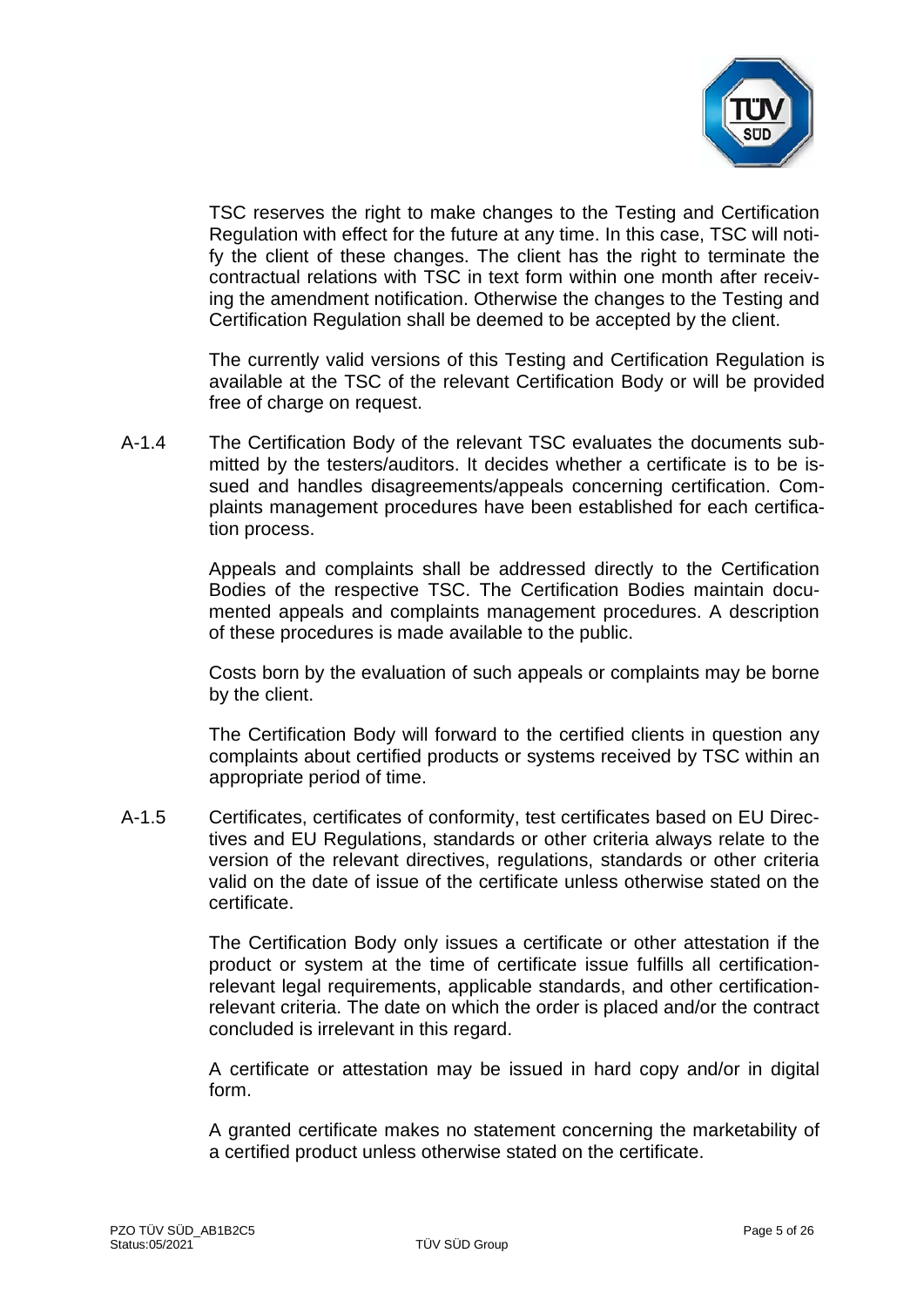

The certificate holder must at all times reference the pertinent annexes of the certificate. The certificate (and any duplicate certificates) is not transferable and shall remain the property of TSC.

Certificates only relating to EU Directives and EU Regulations do not entitle the holder to use a TÜV SÜD certification mark unless otherwise stated on the certificate or determined by the certification scheme.

Any CE marking with the number of Notified Body is only allowed, as long as the use is granted by a valid certificate.

- A-1.6 The client shall ensure that auditors/representatives of the authorized bodies (e. g. regulatory authority, accreditation body or certification scheme owner) are entitled to participate in witness audits on the business premises of the client/manufacturer and/or their subcontractor/supplier.
- A-1.7 Where on-site activities (e. g. audits, inspections) conducted by TÜV SÜD personnel require personal protective equipment, TÜV SÜD and the client shall agree upon supply of such equipment in advance of any visit.
- A.-1.8 Each certificate is subject to the existence of a valid certification contract/order.

The certification contract/order may be terminated in whole or in part, if specific regulations of the certification contract/order not define any other periods of notice:

- I. by termination **without cause**
	- a. for system certifications: with three (3) months notice to the next scheduled audit due date (for the surveillance or the recertification audit respectively) by the certificate holder or TSC.
	- b. for product certifications: with two (2) months notice to the end of the respective calendar year.
	- c. System certification based on EU Directives and EU Regulations are handled by TSC according to A-1.8 I.a.
- II**.** by termination **for cause**.
- A-1.9 If the validity of a certificate ends or if the certificate is revoked, withdrawn or expires irrespective of the reason, the underlying certification contract/order for this certificate will also expire automatically without requiring separate termination. This does not apply if the contracting parties have agreed on continuing the contractual relationship prior to its automatic expiry.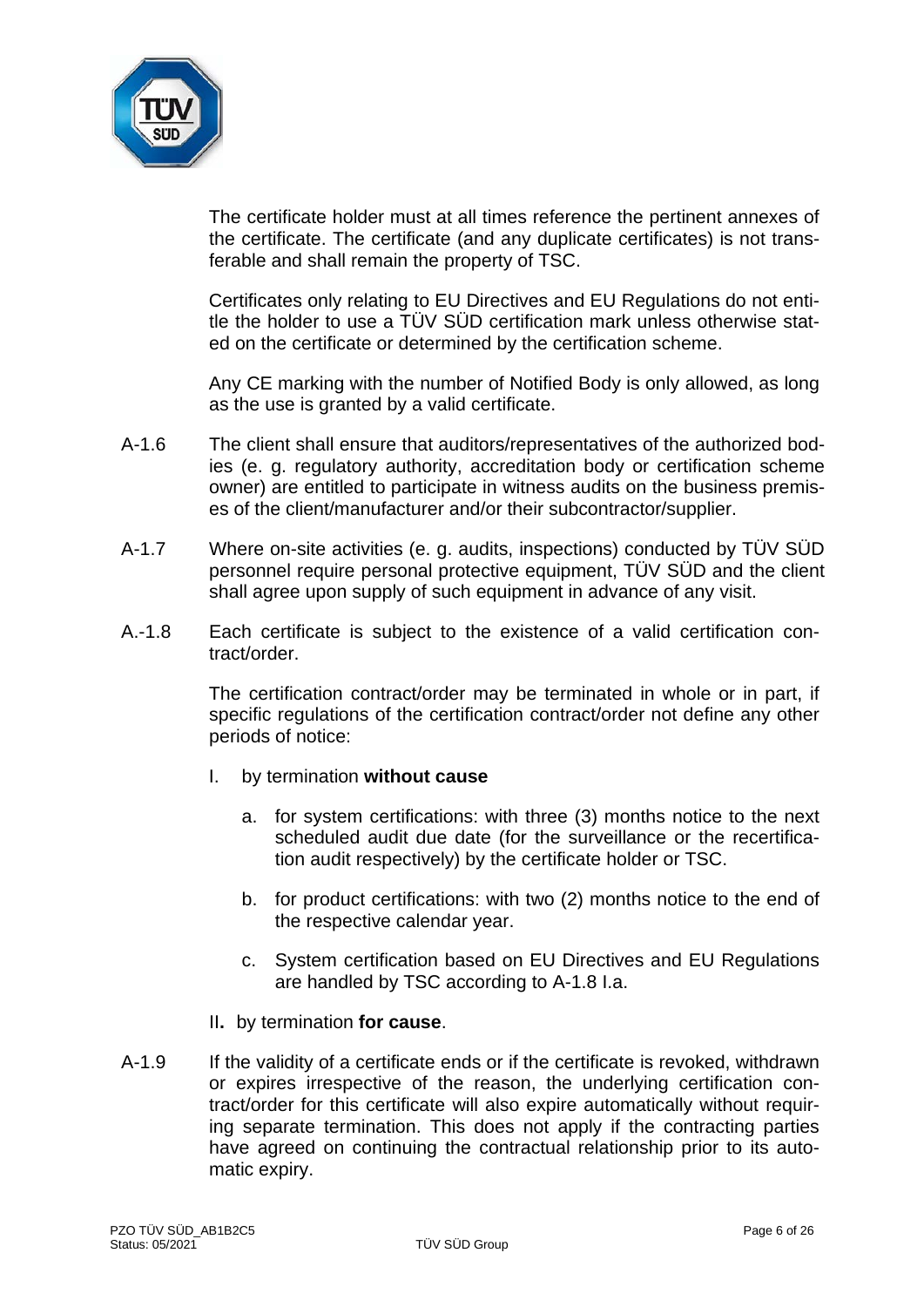

- A-1.10 The expiry of the certification contract/order will not affect any existing claims against the client, e.g. unsettled receivables. All costs and expenses for upcoming surveillance or auditing/testing of the certified system or product already incurred can be claimed.
- A-1.11 The requirements of this Testing and Certification Regulation will applies during the term of the certification contract/order and for three (3) years thereafter (grace period). If only part of the certification contract/order is terminated, the grace period will also apply to the terminated part.
- A-1.12 Should any individual provision of this Testing and Certification Regulation or any part of any provision be or become void or unenforceable, the validity of the remaining Testing and Certification Regulation hereof shall remain unaffected. In such case the void and/or unenforceable provisions shall be replaced by corresponding provisions coming as close as possible to the sense and spirit and purpose of the void and/or unenforceable provision.
- A-1.13 The certificate holder shall ensure that the TSC can audit/inspect the manufacturing facility and other sites specified by the manufacturer as well as critical subcontractors and/or key suppliers and the relevant warehouses of authorized representatives, importers, and branches at any time during regular working hours, including as unannounced audits, at the cost of the certificate holder.

The TSC has the right to take free samples of the certified products for testing to the extent necessary at all of the above sites, including sites owned by parties other than the certificate holder.

## **A-2. Expiry, withdrawal, revocation, restriction, or suspension of certificates**

- A-2.1 A certificate expires automatically or is deemed to be withdrawn if
- A-2.1.1 the indicated period of validity expires or if the contractual basis for use of the certificate and/or certification mark otherwise ceases to apply,
- A-2.1.2 insolvency proceedings are opened over the certificate holder's assets or the opening of such proceedings is refused for lack of assets and the certificate holder fails to inform the responsible Certification Body in writing and within one month of its application for insolvency proceedings,
- A-2.1.3 the certificate holder permanently discontinues business operations without a legal successor,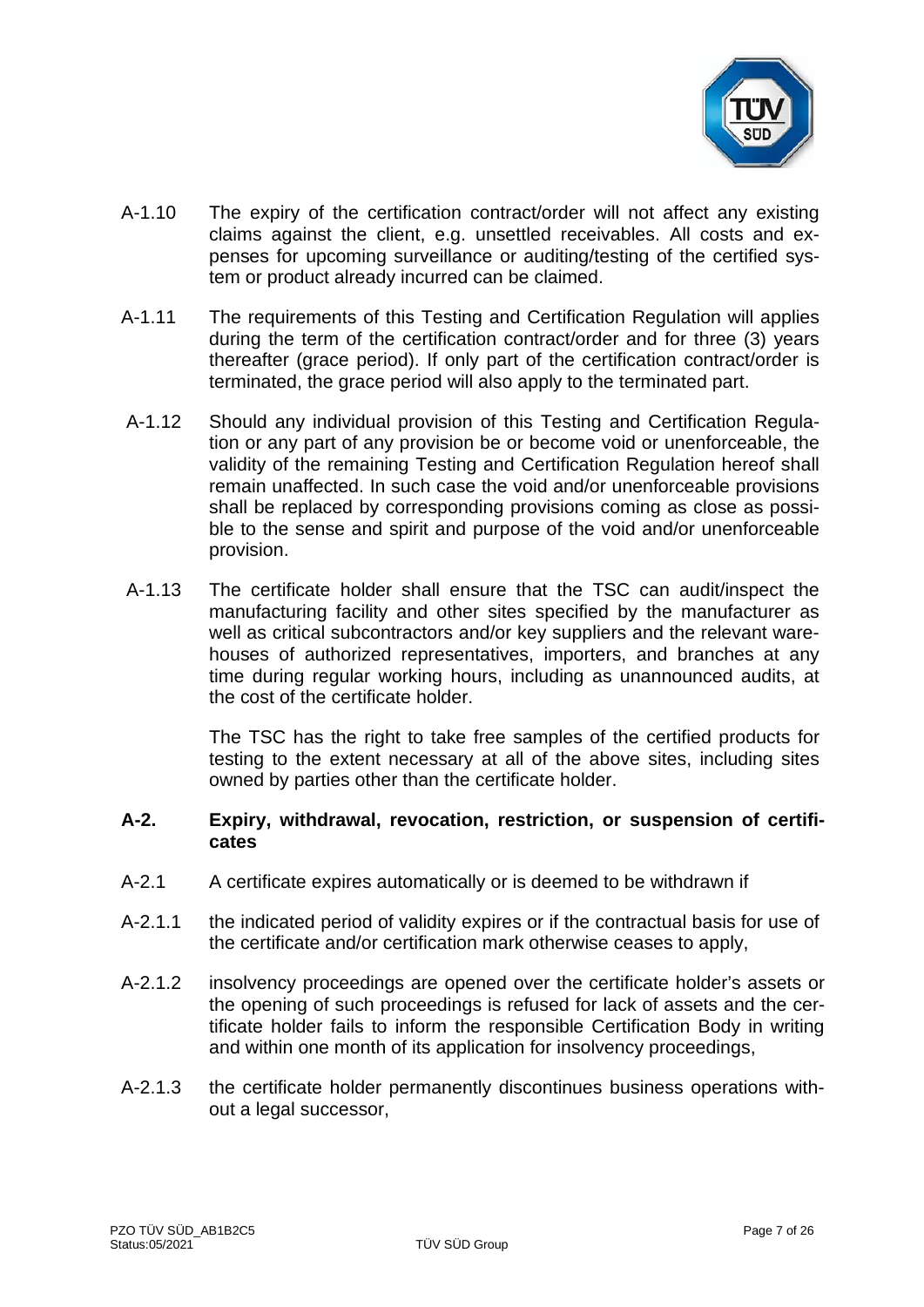

- A-2.1.4 the requirements (e.g. of a regulatory authority, accreditation body or certification scheme owner, codes of practice etc.) on which the certificate is based have changed and the certificate holder is unable to demonstrate within a defined time period at the certificate holder's expense that the product or system conforms to the new requirements through TSC retesting or re-auditing,
- A-2.1.5 the underlying (main) certificate becomes invalid,
- A-2.1.6 the certificate holder is obliged to withdraw the product/certified service from the market,
- A-2.1.7 the product or system has been inadvertently assigned to the wrong basis of evaluation under the scheme rules, e.g. an incorrect class as per the relevant EU Directive and EU Regulation on which conformity assessment is based,
- A-2.1.8 defects or nonconformities are detected in the products or systems; products fail to conform to the certified samples or key prerequisites pertaining to the certified product/system are not or no longer fulfilled.
- A-2.2 The Certification Body in the respective TSC is entitled to suspend, withdraw or revoke a certificate at its own discretion with or without notice, in particular if
- A-2.2.1 further use of a certification mark/certificate is no longer justified, i.e. not or no longer meaningful within the market context or is prohibited by law; in such cases, TSC will provide an alternative certification mark, if possible,
- A-2.2.2 the certificate holder engages in, initiates or tolerates
	- misleading or otherwise unacceptable advertising, in particular with the certification mark, the certificate or the test report,
	- misuse of certificates, certification marks or test reports, or
	- violation of legal provisions when marketing a product tested by a TSC.
- A-2.2.3 the certificate holder fails to pay outstanding invoices within 4 weeks to TSC, despite receiving reminders in text form to that effect,
- A-2.2.4 the certificate holder files for insolvency or similar proceedings under foreign law outside of Germany or the opening of such proceeding is rejected for lack of assets,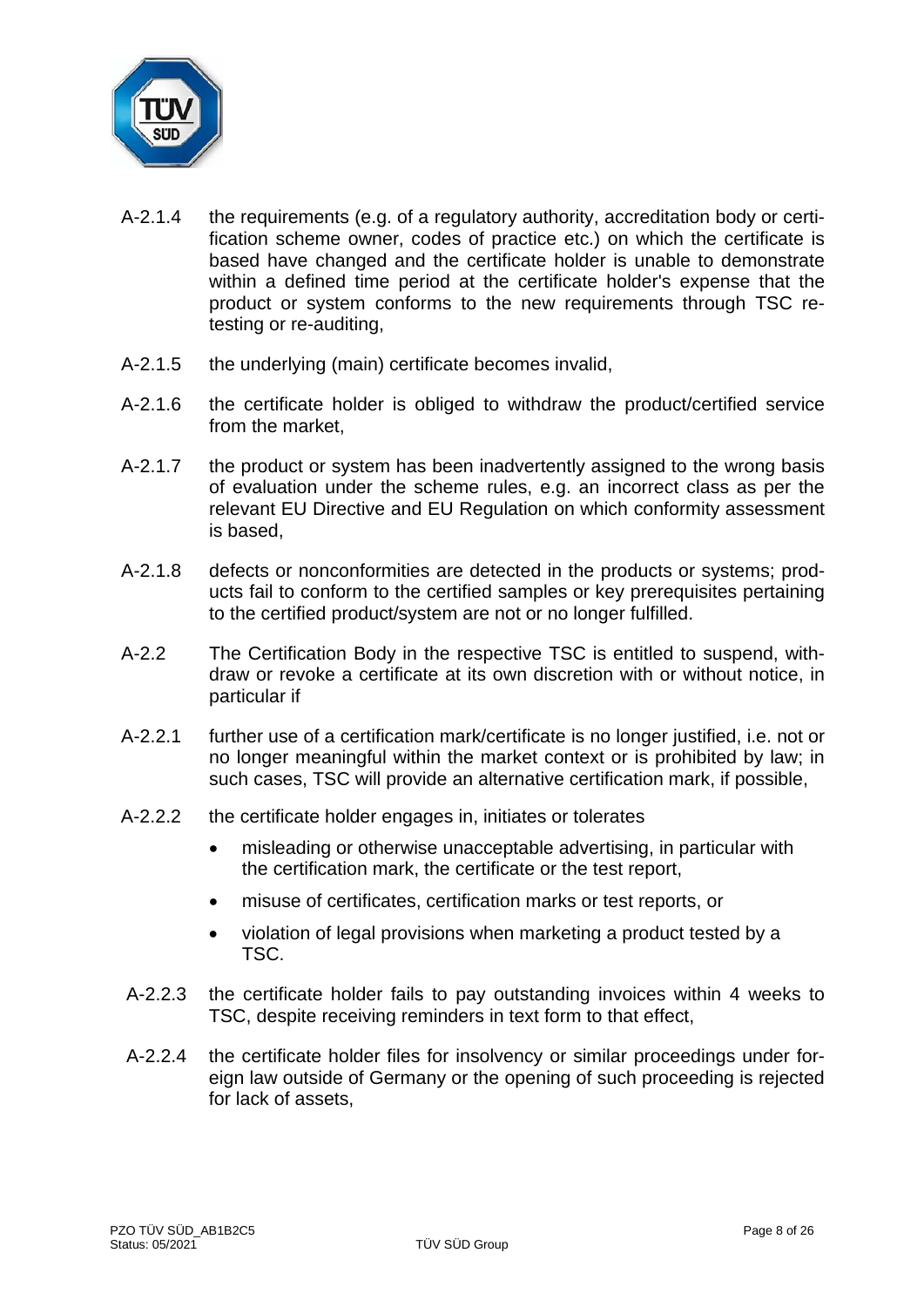

A-2.2.5 the certificate holder violates this Testing and Certification Regulation and/or the related part of the contract/order, unless such violation is insignificant in nature or represents only minor negligence,

> TSC is entitled but under no obligation to grant the certificate holder a period of grace to remedy the violation.

- A-2.2.6 the relevant Certification Body forms the opinion that
	- the certified product or system does not or no longer comply or no longer complies with the underlying certification requirements or standards, or
	- fails to fulfill its purpose as defined by the manufacturer, or
	- is exposing users, operators or third parties to considerable risks, or
	- fails to adapt the product or system to the applicable version of the relevant standard or certification requirement within the period of time allowed to the certificate holder by the Certification Body; or
	- the certificate holder is in violation of any certification-related conditions/obligations.
- A-2.2.7 the certificate holder makes incorrect statements to TSC or withholds from TSC important facts that are relevant for certification,
- A-2.2.8 it becomes evident after certificate issue that the certificate holder failed to fulfill the certification requirements from the outset,
- A-2.2.9 the certificate holder objects to changes in this Testing and Certification Regulation and/or a relevant part of the contract/order (e.g. the relevant current rates and fees) within a 6-week period of appeal after such amendments have come into effect,
- A-2.2.10 inspection or auditing of facilities or product testing is not made possible or the products or documents are not made available within the specified time. This also applies if follow-up-services, surveillance measures or audits cannot be carried out within a timeframe of 4 weeks (unless otherwise specified by the Certification Body) despite a text form request to this effect or if nonconformities are not eliminated within the agreed period through appropriate corrective actions.
- A-2.3 Certificates can also, be restricted or suspended with regards to time and content for the reasons noted above (A-2.1 and A-2.2).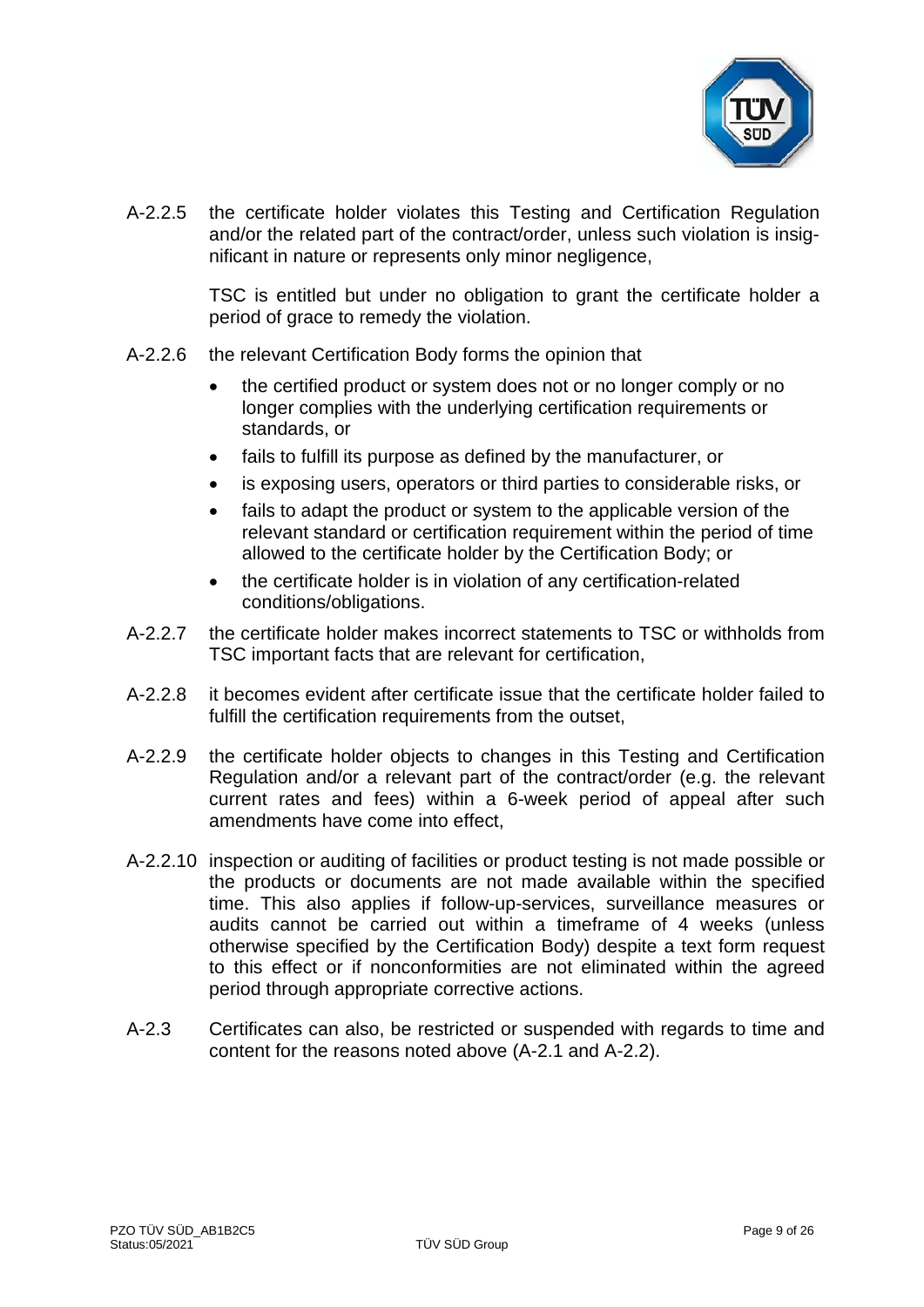

A-2.4 The Certification Body of the respective TSC is entitled to publish details of the expiry, withdrawal, revocation, restriction, and suspension of a certificate. Continued advertising or other use of the certificate/certification mark or the name of TSC is prohibited in all such cases. A certificate that has expired, has been withdrawn, or has been revoked shall immediately be returned to the Certification Body and/or destroyed or, if being a digital certificate, permanently deleted upon the Certification Body's request.

> License fees paid in advance shall not be reimbursed; those not yet paid shall be paid in full.

A-2.5 Apart from cases of willful intention and gross negligence, TSC shall not be liable for any disadvantages arising for the client from non-issue, expiry, withdrawal, revocation, restriction, or suspension of a certificate.

## **A-3. Use of certificates, certification marks and test reports in business transactions**

# **A-3.1 Granting rights of use**

During their certificates' terms of validity clients are entitled to use their certificates in their business transactions as set forth in this Testing and Certification Regulation. If the respective certification criteria and procedures provides for the issue of a certification mark, clients will also be granted the limited, non-exclusive right to use the certification mark in their business transactions and in particular their advertising during the period of validity of the underlying certificate. In this context, clients may only use the certification mark assigned to the respective certification. The right of use will expire on expiry, withdrawal, revocation, restriction or suspension of the underlying certificate.

# **A-3.2 Terms of use of certification marks and certificates**

- A-3.2.1 Certification marks and certificates shall not be misused or used in a misleading manner that may jeopardize the trust of the public in the TSC's certification marks or certificates. Certification marks and certificates shall only be used in unchanged form; in particular, they shall not be modified in content by adding, deleting, or covering by shades or watermarks. The role of the TSC as an independent third party shall not be compromised by the use and visual presentation of certification marks.
- A-3.2.2 A certificate or a certification mark referring to a management system may only be used to promote the system concerned. A product certificate or product certification mark (in as far as a certification mark is approved) may only be used to promote the certified product as described on the certificate.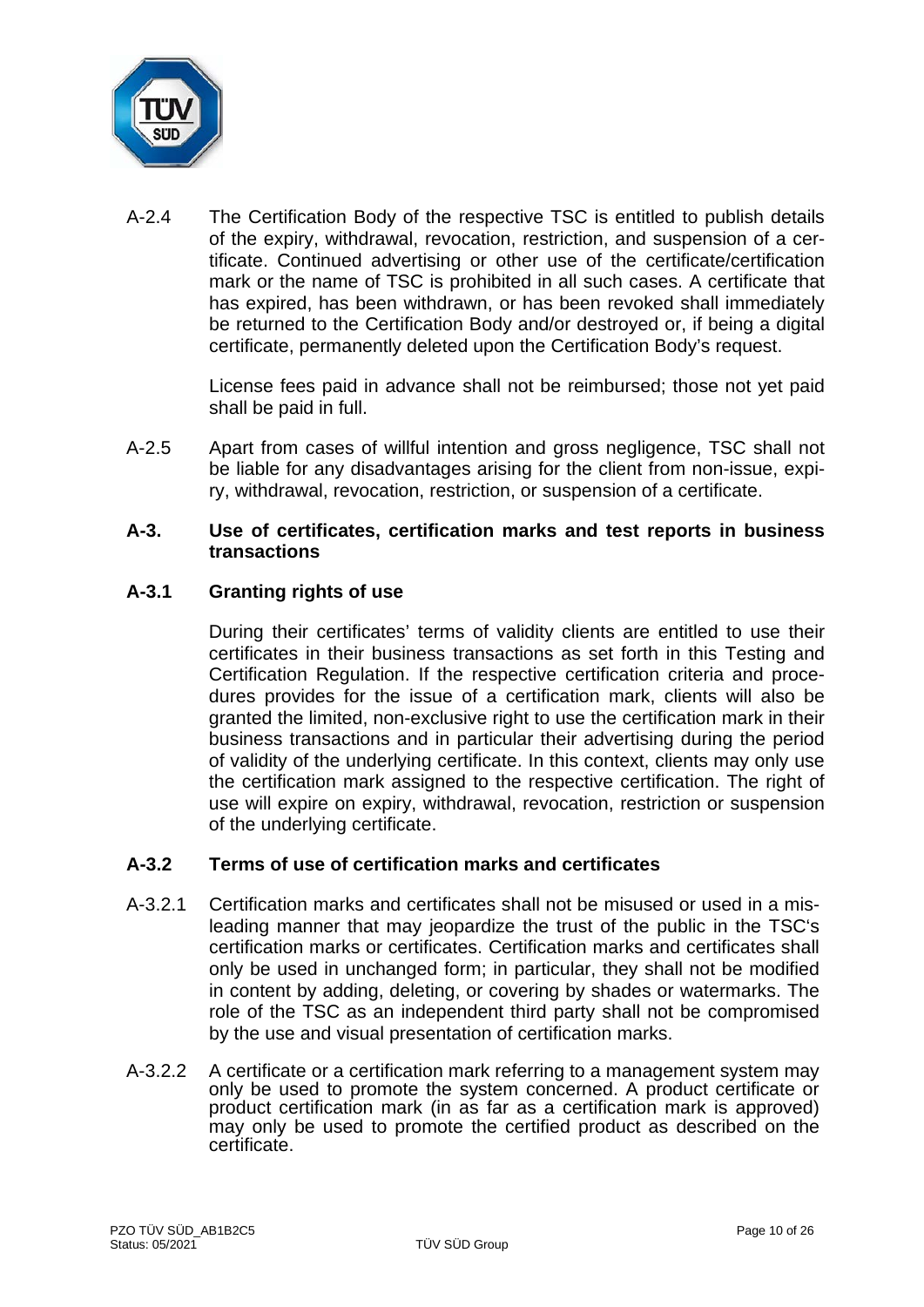

The use of certificates and/or certification marks must not give the impression of certification applying to activities outside the scope of certification.

- A-3.2.3 Product-related advertising using a certification mark is not permissible in cases where only a certificate of conformity or management system certificate has been issued.
- A-3.2.4 Where certification marks or certificates refer only to certain partial aspects of a product or system, advertising must not give the impression of certification of the entire product or system.
- A-3.2.5 Full responsibility for correct use of the certificate and/or certification mark and for the correctness of all statements about the certified system/product rests with the certificate holder. In the case of product certification this also applies to correct use/advertising by the customers of the certificate holder.
- A-3.2.6 It is recommended that clients, when using certification marks and certificates in their advertising, take steps to ensure that the target groups addressed by advertising can inform themselves easily, adequately and transparently of the content of the TSC services underlying the certification marks or certificates.

# **A-3.3 Requirements regarding the visual presentation of certification marks**

- A-3.3.1 Clients may use certification marks only and may under no circumstances use the TÜV SÜD logo ("TÜV SÜD – Octagon", logo see headline) or the slogan of the TÜV SÜD Group (at present: "Add Value, Inspire Trust.").
- A-3.3.2 Neither the content nor the design of the certification mark provided by TSC may be changed. It must be recognizable as certification mark and its size must be clearly smaller than that of the company logo of the client/ certificate holder. The information included in the certification mark must be clearly legible even if the certification mark is displayed at reduced size.
- A-3.3.3 The certification mark must stand alone and may not be associated or combined with any other element (e.g. the client's company logo, statement, or graphics). The use of the certification mark in particular must not give the impression that the client/certificate holder or its employees are members of the TÜV SÜD Group or that the certification mark is the client's trademark/customer logo. Certification marks shall not be used in a non venerable manner.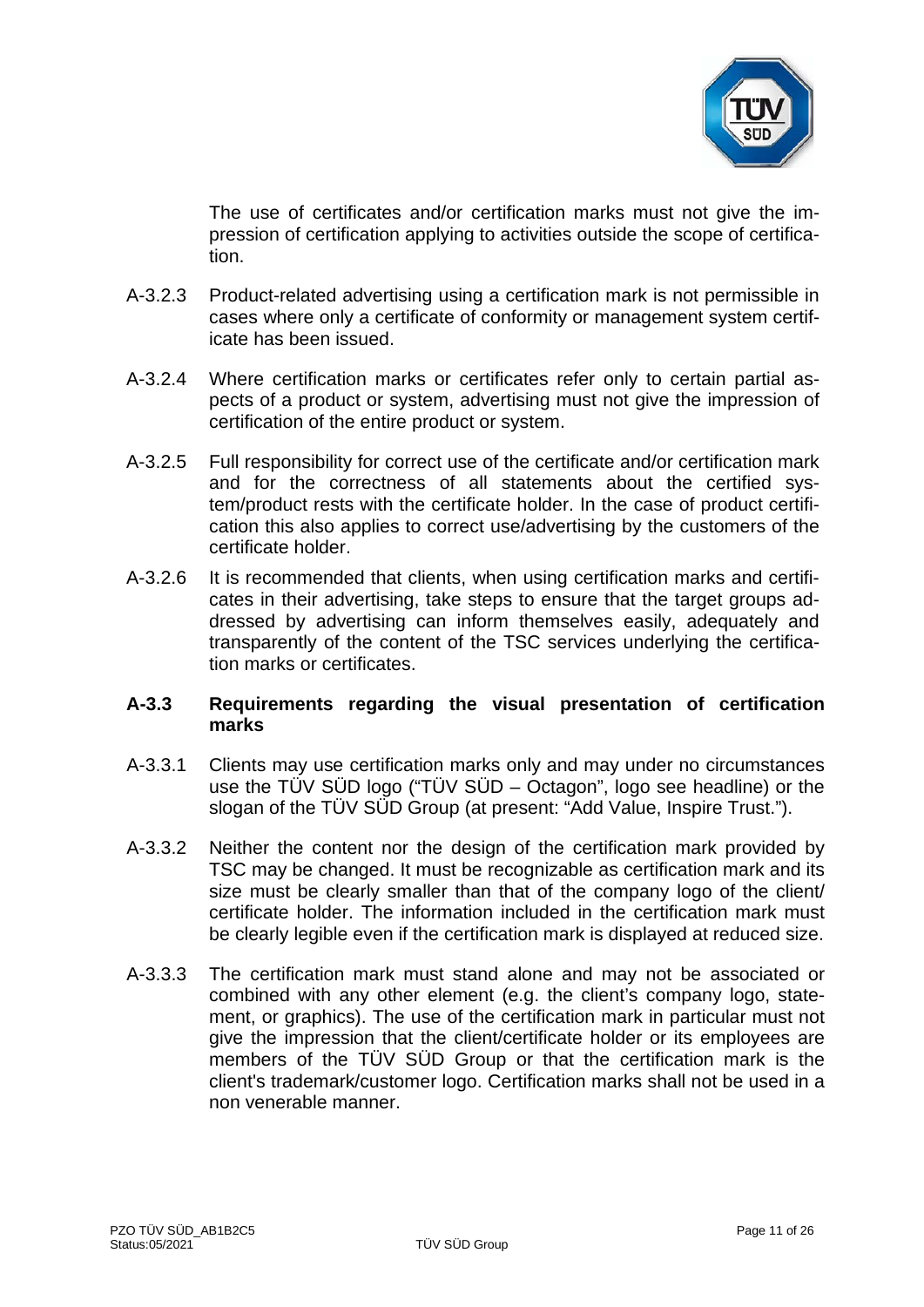

# **A-3.4 Use of TSC test reports**

Unless expressly approved beforehand in text form by the relevant Certification Body/relevant TSC or where use of the report is an integral part of the underlying certification procedure or disclosure is required on the basis of legal, regulatory or accreditation-related requirements, the following shall apply:

Reports by TSC may not be published/reproduced in part or in full in particular for advertising purposes.

If test reports, audit reports or other reports are used with the approval of the TSC, the client shall not complement said reports by adding any statements or interpretations that go beyond the reports' actual contents. In particular, clients shall not add any distorting or misleading statements or interpretations that could give rise to doubts in the impartiality of TÜV SÜD. Clients must ensure at all times that the test results of the TSC are reproduced correctly and not distorted.

The same applies to communication activities, advertisements, confirmations, communications, sales collaterals etc in digital, audio and print media.

In cases in use of the reports prepared by TSC is approved, said reports may only be quoted verbatim and with their complete wording, giving the date of issue.

TSC reports may never be used to claim or imply that TSC particularly recommends the product or system to customers.

### **A-3.5 Information obligation before press publications**

If the customer plans to mention a TSC or a TSC testing and/or certification in a press release, in particular in a professional articles and social media posts, the press office of the TÜV SÜD AG (presse@tuvsud.com) shall be informed about it in time.

This shall not replace a necessary prior consent of TSC.

### **A-3.6 Consequences of impermissible use**

The client undertakes to indemnify TSC or the respective TSC Certification Body at first request against all claims by third parties arising as a result of the client's use of the certification mark, certificate or TSC report contrary to the terms of this contract. The same applies to all claims by third parties against TSC /TSC Certification Body arising as a result of advertising statements made by the client.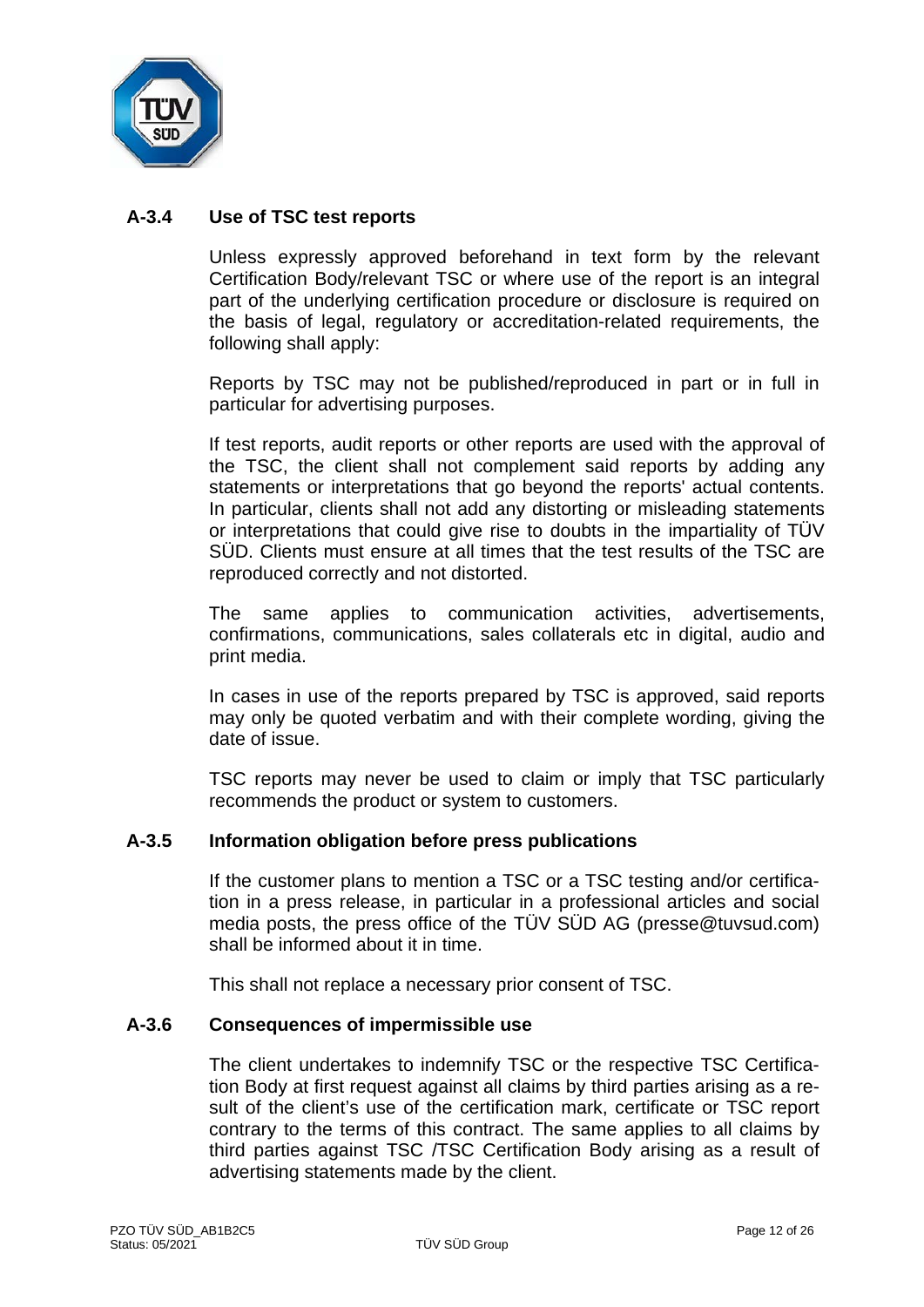

Any cost arising from such issue will be billed to the client.

# **A-4. Publication of certificates, certification marks and test reports**

TSC can publish the names of the certificate holders, tested products, audited systems, etc. for consumer information or if required by the certification procedure or by relevant law. TSC shall be entitled to grant authorized bodies (e.g. authorities, accreditation bodies or certification scheme owners) direct access to the certification-relevant documentation at any time.

All further information about clients, certified products and systems are subject to confidentiality unless the disclosure of such information is requested by court or an authorized body or otherwise mandatory by law or for the certification procedure. This obligation of non-disclosure applies equally to all employees and agents of TSC.

## **A-5. Retention of test samples and documentation**

As far as clients are in possession of test samples and pertinent documentation, they must retain them for a period of ten (10) years after expiry of the certificate or after the last product covered by the certificate is placed on the market area, whichever is the longer.

System certification documentation shall be retained for the term of validity of the certificate plus a minimum of three (3) years.

All other legal provisions extending beyond shall remain unaffected.

Claims for damages against TSC shall be excluded, in particular if clients fail or are unable to provide a test sample/document returned to or retained by them in unchanged condition.

### **A-6. Violation of Testing and Certification Regulation**

TSC is entitled to claim payment of a contractual penalty of up to EUR 50.000 in each single case of each culpable violation of this Testing and Certification Regulation by the certificate holder. This applies specifically if a product labeled with the certification mark is offered for sale or marketed prior to the issue of the certificate, if unauthorized advertising takes place or if a certificate, certification mark or the CE marking with Notified Body number is used improperly.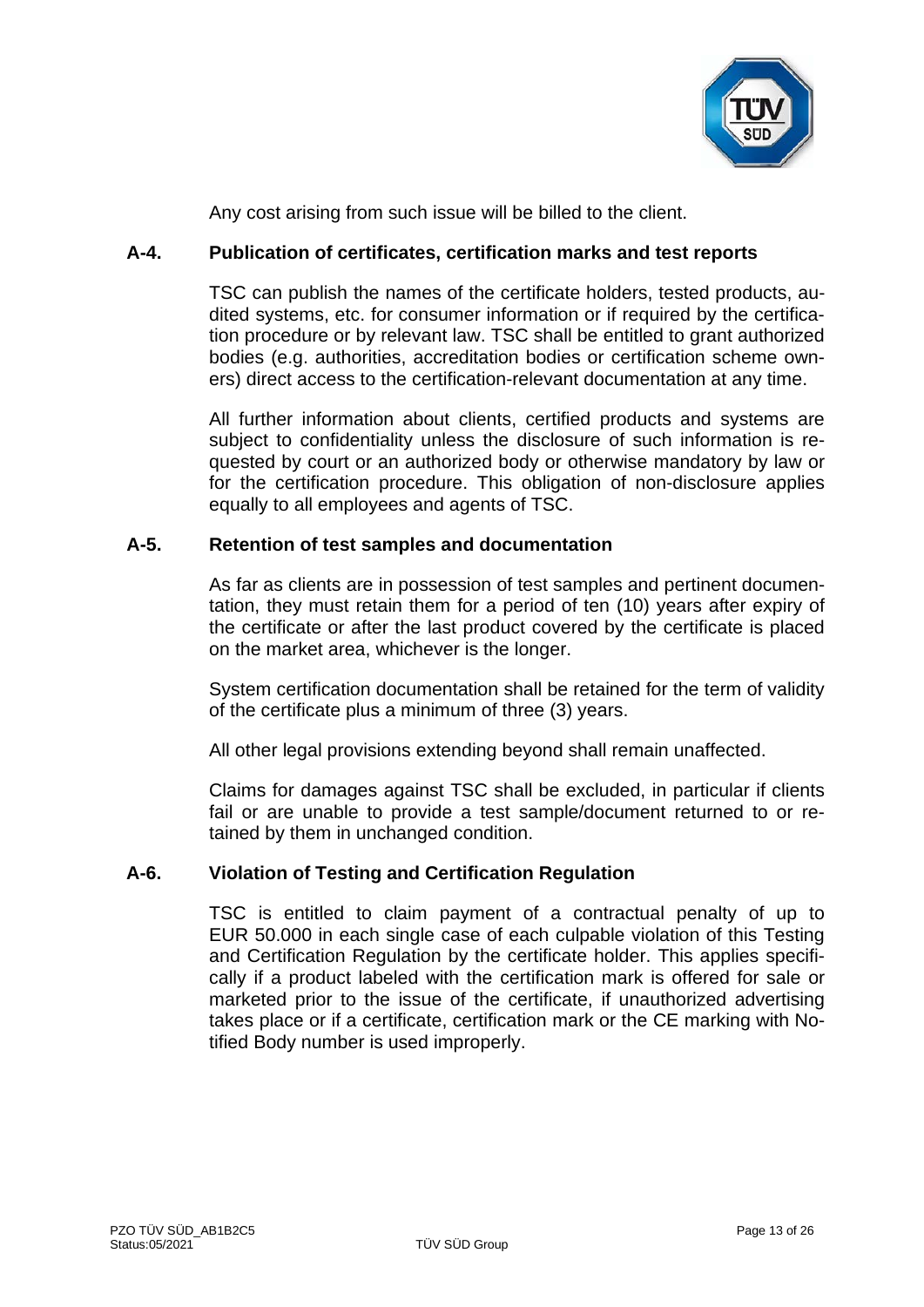

Furthermore, the TSC is entitled to bill any costs or expenses born by a suspension or cancellation of a certificate.

The certificate holder is liable for costs charged to TSC by authorized bodies (e.g. regulatory authority, accreditation body or certification scheme owner) or costs directly incurred by the Certification Body or the test laboratory resulting from culpable violation on the part of the certificate holder, in particular violation of this Testing and Certification Regulation.

This applies in particular if TSC's activities were the result of instructions issued by a supervisory authority or similar instructions and if such instructions proved to be justified.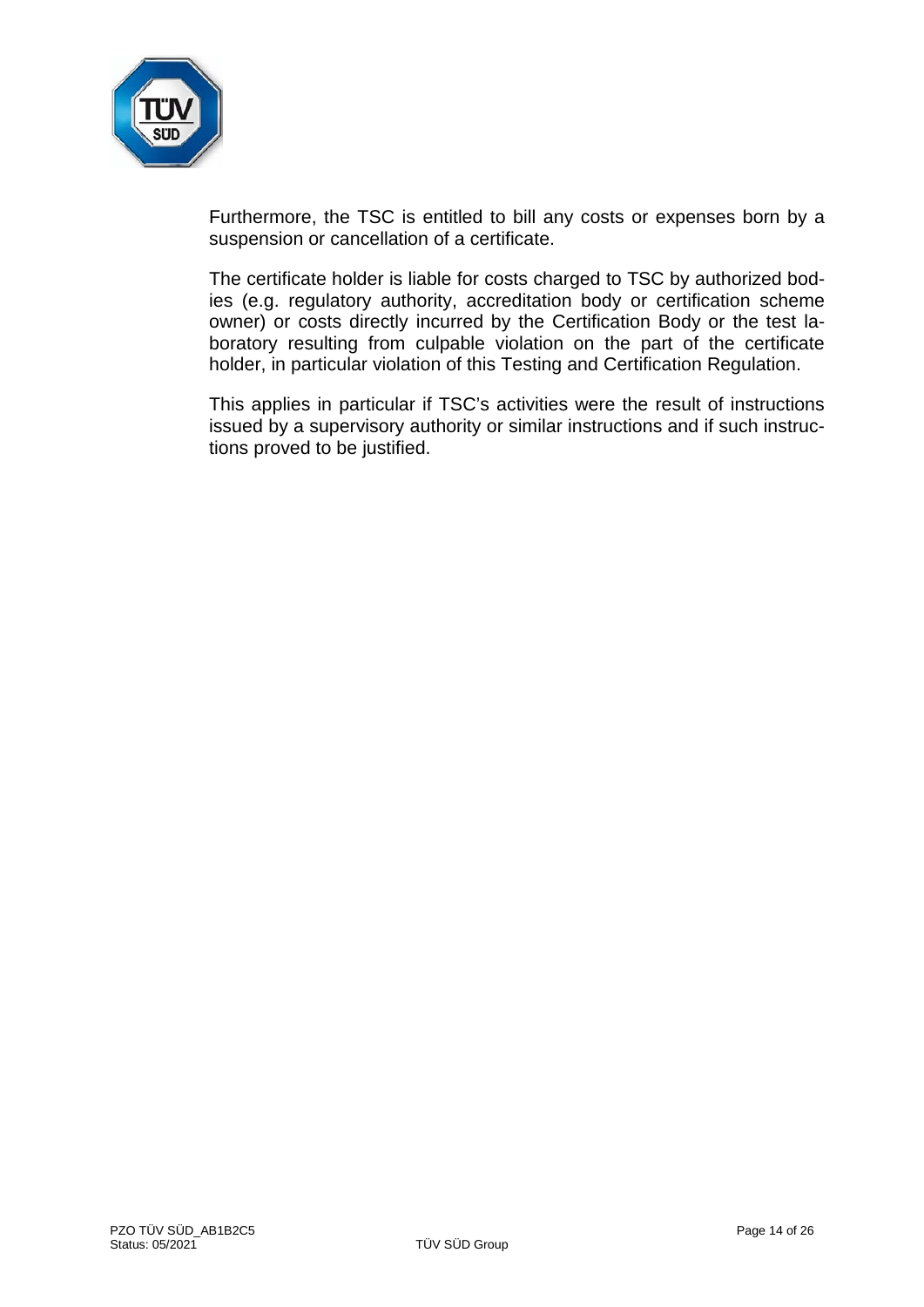

# **Module B1)Special regulations for product testing and certification**

In line with the TSC "Code of Ethics", TSC reserves the right to reject applications for testing and/or certification on a case-by-case basis in particular if they are in conflict with legal requirements, the TÜV SÜD brand, the TSC quality standards and corporate image.

## **B1-1. Testing**

- B1-1.1 The client shall submit a test order to TSC and supply the required test samples and documentation free of charge. TSC shall, at its own discretion, carry out the tests either in their own test laboratory or externally, and prepare a summary report.
- B1-1.2 Following the test, TSC shall dispose of the test samples for a flat-rate charge per sample or, at the clients' express request, return them to the latter at their expense. TSC will not store test samples but may require the client to do so.

If a test is interrupted for more than one month, TSC may also return the sample or store it for a flat-rate charge for each month or part-month that elapses up to continuation of the test.

- B1-1.3 TSC is entitled to make the test file and, if necessary, the test sample, accessible to authorized bodies (e. g. regulatory authority, accreditation body or certification scheme owner). Any agreement to the contrary is invalid.
- B1-1.4 Transport, insurance, logistics, customs etc. of the sample(s) to TSC shall be arranged by, and at the expense of the client.
- B1-1.5 TSC shall not assume any liability if test samples are lost or damaged either in the course of testing or due to burglary, theft, lightning, fire, water, damages due to transport issues etc.
- B1-1.6 No consulting services will be supplied on product development or management-system establishment.
- B1-1.7 The evaluation of measurement results by TSC in order to make a statement of conformity, is done by taking into account measurement uncertainty as far as this is regulated for the respective test through regulatory requirements, applicable schemes and standards.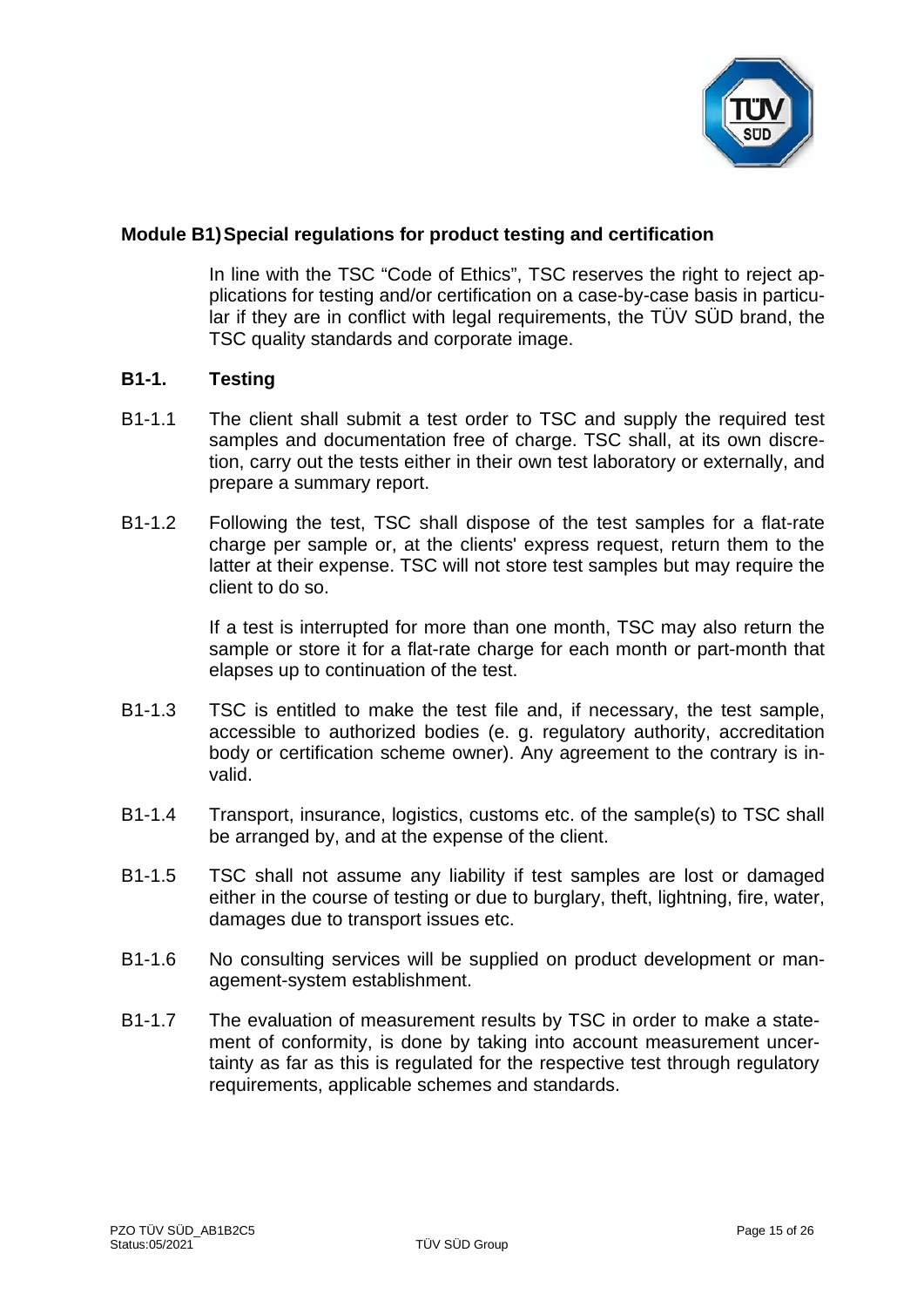

In this context, regulatory requirements have precedence over normative requirements. Contractual requirements from customer side are being observed only, if they are not in conflict to regulatory or normative requirements.

If none of these pre-requisites apply, measurement uncertainty is not taken into account during the evaluation of measurement results.

# **B1-2. Certification**

On issue of the first certificate, the certificate holder automatically becomes a TÜV SÜD certification-system partner and remains partner as long as at least one certificate is valid.

After successful completion of product testing, TSC will award a certificate either with or without authorization to use a certification mark. If product certification does not include manufacturing surveillance, the product must not be labeled with a certification mark.

The following regulations apply to product certification that includes the issue of a certification mark or certificates that bore the right to carry the CE-Marking with the number of Notified Body:

- B1-2.1 A positive result of product testing and a positive result in the initial audit of the manufacturing site is required for issuing a license for the use of a certification mark. The continued use of the certification mark will depend on regular inspections (follow-up-service, see B1-2.7) and a valid certificate (respective license).
- B1-2.2 The certificate holder shall only use the certification marks defined in the certificate for the specific models listed on the certificate.

The certificate holder shall be responsible for controlling the use of the certification mark and ensure that the certification mark is only used in conjunction with the certificate holder's identity and the specific certified model number.

The certificate holder shall not transfer the certificate rights to third parties.

Should a product certificate become invalid, the products listed on the certificate shall not be made available on the market using the certification mark or in case of CE-marking with the Notified Body number.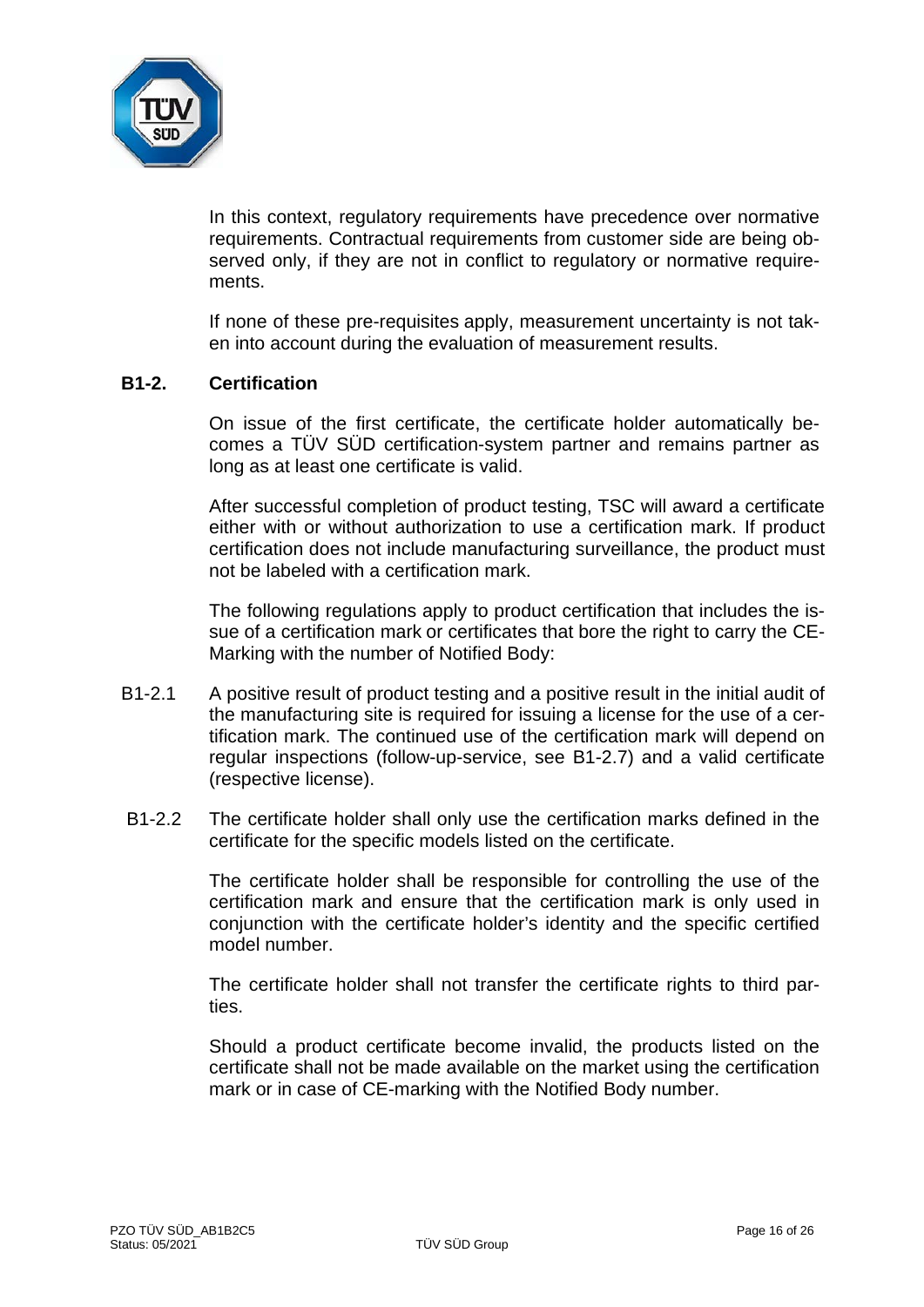

Holders of withdrawn or revoked certificates must in addition either remove the certification mark from all products accessible, make the certification mark permanently unrecognizable or destroy the products and enable the TSC to verify these measures on their own cost.

- B1-2.3 TSC certification marks may only be used for products in conformity to the type or model successfully tested and the specifications included in the test report(s) or supplementary agreements. The required documents (e. g. certificate of conformity, operating and assembly instructions) are to be enclosed with the product in the appropriate language of the country of destination as not otherwise required by applicable laws.
- B1-2.4 Additional characteristics for individual certification marks

If a product is manufactured at several manufacturing sites with different qualifications (e. g. with or without ISO 9001), the qualification level of the respective manufacturing site may only be used if different designations are given to the models. Otherwise only the level of qualification which applies to all manufacturing sites may be used for advertising.

- B1-2.5 Holders of certification marks must constantly monitor the manufacturing of products that have been awarded the certification mark to ensure conformance to requirements tested. They must also carry out the specified tests and inspections, document any complaints in connection with certified products and the correction of nonconformities. The Certification Body must be immediately notified of any changes made to the products, recalls or safety related incidents after certification. If the certificate concerned is to be maintained, the Certification Body may request the manufacturer to prove compliance with standards and/or codes of practice or may require an additional test to be carried out by a qualified test laboratory.
- B1-2.6 As a minimum requirement, every product must be identified by a nondestructible marking clearly indicating the name of the manufacturer or importer and type designation, so that the identity with the approved type with the serially manufactured product can be proved. If a product submitted for testing does not satisfy the test requirements and if products corresponding to this test sample have already been distributed for sale or have been the subject of a certification mark misuse, the modified test sample may only be certified if it bears another type designation.
- B1-2.7 Inspection of manufacturing sites in the case of certificates including authorization to use a certification mark (follow-up-service), market surveillance: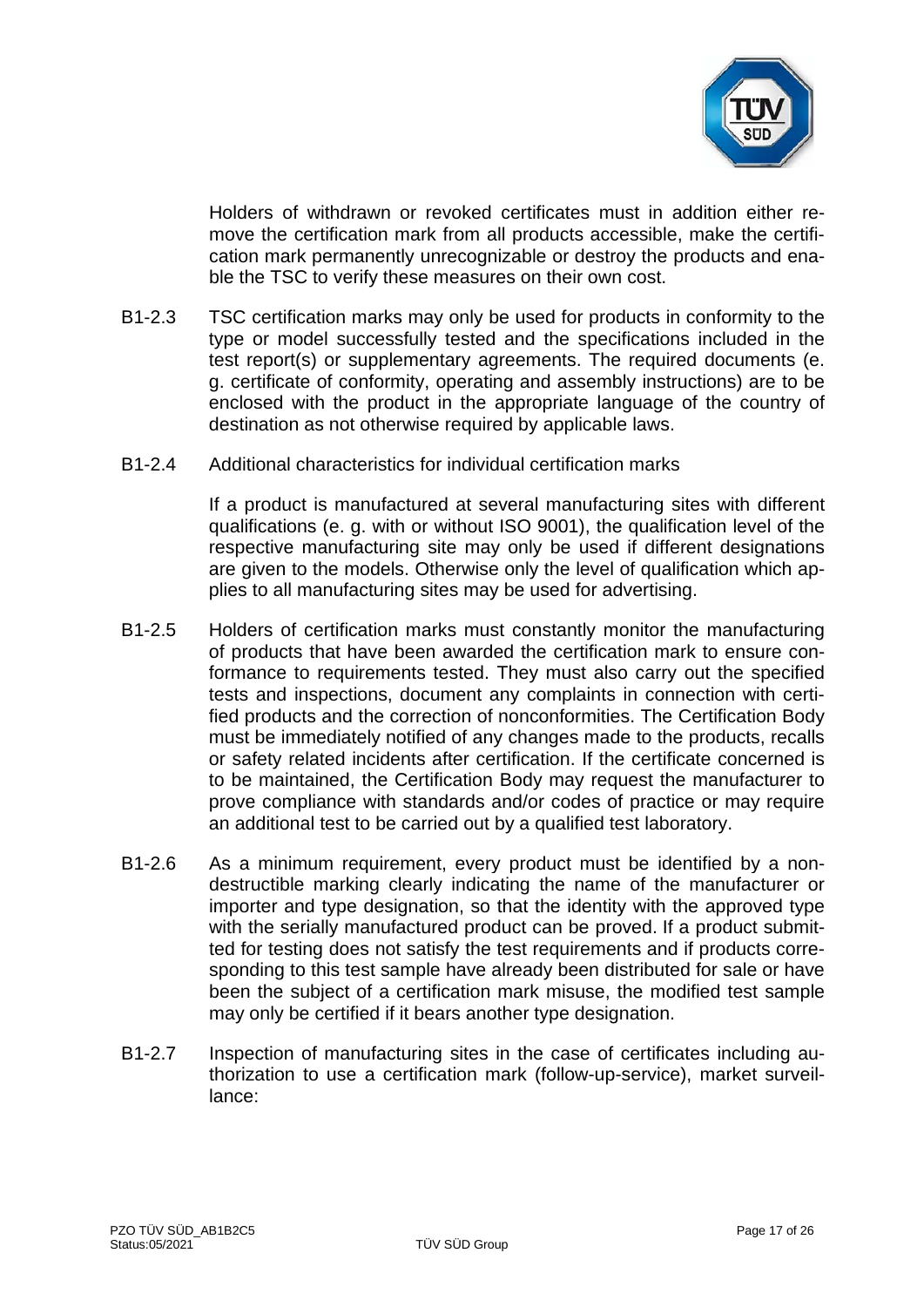

B1-2.7.1 In order to ensure maintenance of the product characteristics on which a certificate has been based, the Certification Body will regularly inspect manufacturing and testing facilities as well as quality assurance measures at the certificate holder's expense. Alternatively, for certification including the right to use a certification mark, random checks based on modules of the Council Decision 768/2008/EC may be agreed prior to issue of the certificate. If the quality management system of the respective manufacturing site has been certified by TSC, the follow-up-service may also be incorporated in the surveillance/re-certification audit pertaining to the system.

> To ensure production quality, additional pre-shipment inspection may be arranged, in which samples from the products to be shipped are checked for conformity with the tested and/or certified type respectively the sample as provided.

- B1-2.7.2 The certificate holder shall immediately inform the TSC of any relocation of a manufacturing plant, transfers of manufacturing plants to another company/company owner or changes in the manufacturing process that may affect the production of the certified product. In these and other special cases, the Certification Body may demand that the product is identified by a predefined control mark, in addition to the certification mark, so that products from different periods of manufacturing can be identified. Should there be a change in the manufacturing site, TSC must inspect and approve the new production facility before the products manufactured there can be labeled with a certification mark. The holder shall inform the TSC of any changes to the holder's details.
- B1-2.7.3 The Certification Body is entitled to pick samples of products identified by a certification mark from the market for testing purposes. If the certificate requirements are not satisfied, e. g. because of unauthorized modifications that have resulted or may result in restriction, suspension or withdrawal of the related certificate, the certificate holder shall bear the costs of retesting/inspecting the product and/or the manufacturing site.
- B1-2.7.4 The certificate holder shall inform the Certification Body immediately of any damage or other events arising from certified products.
- B1-2.8 In addition to an existing (main) certificate further certificates may be issued
	- a. For the same (main) certificate holder if he seeks to have certified a product under another name than that appearing on the (main) certificate,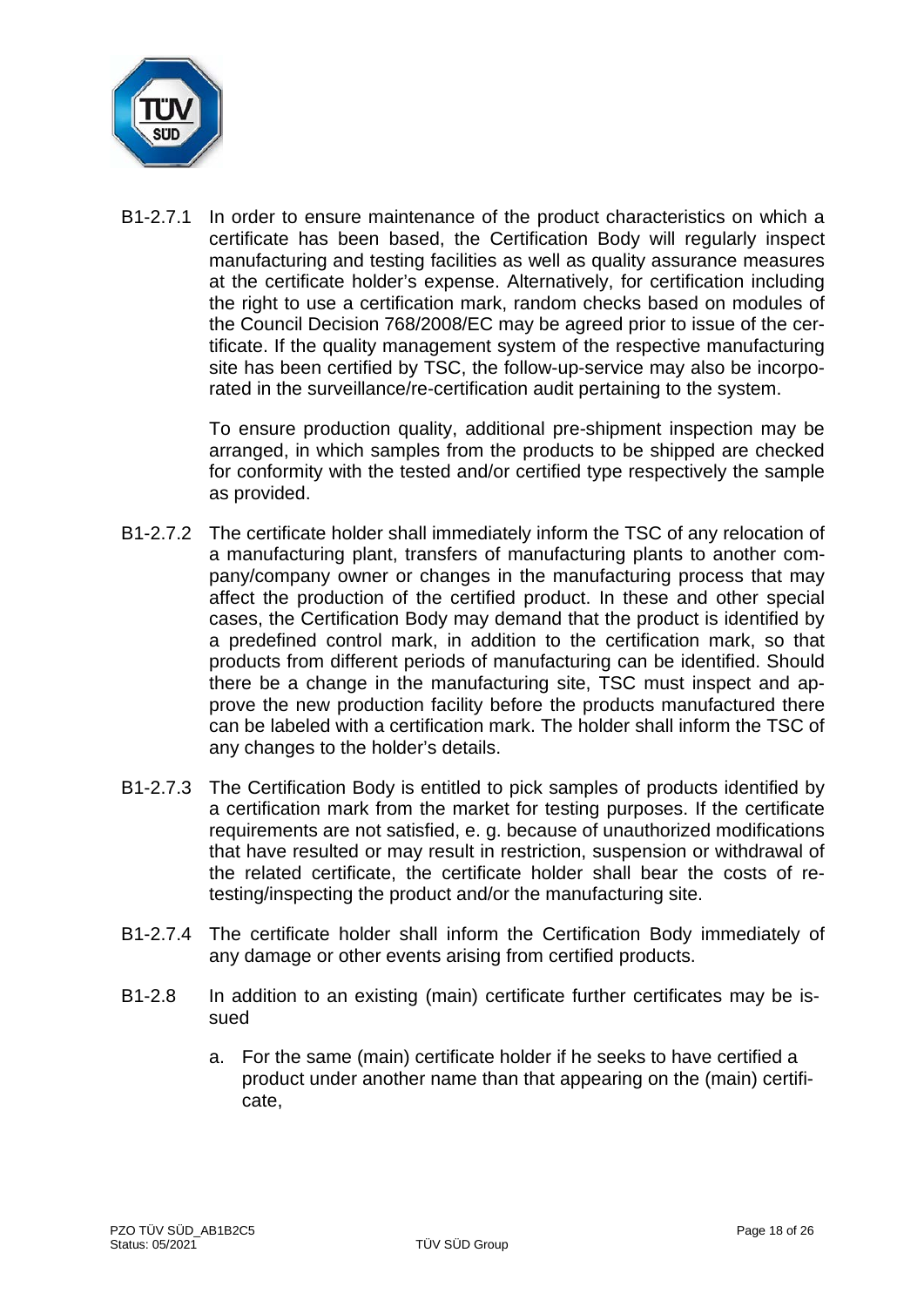

b. For certificate holders differing from the (main) certificate holders, if he also seeks to have a product certified under another or same name than that appearing on the (main) certificate. Prerequisite is the approval of the (main) certificate holders and their confirmation of equality of design of the product with that from the (main) certificate.

The content and validity of such certificates shall be dependent on the (main) certificate.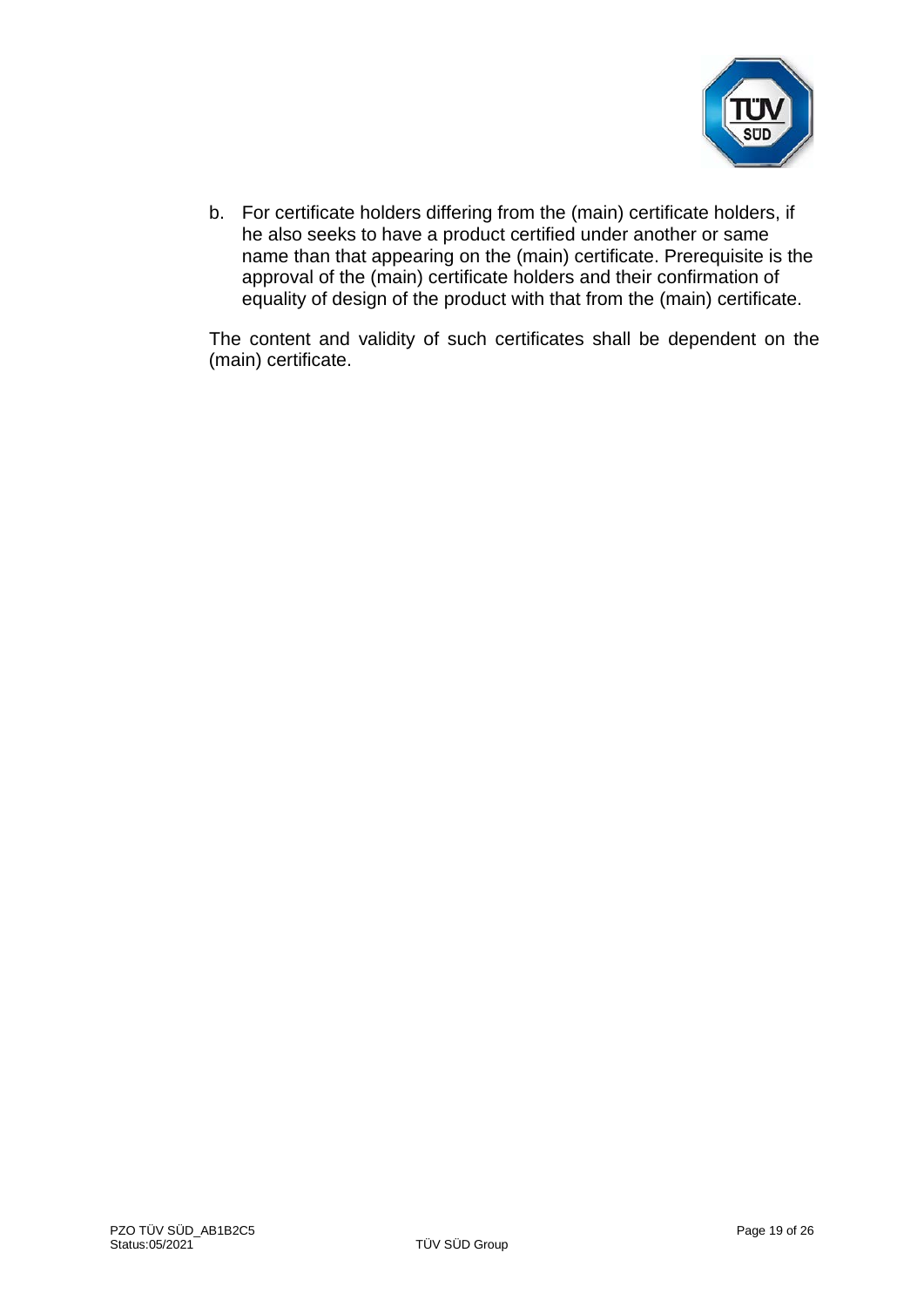

# **Module B2) Special regulations for management system auditing and certification**

## **B2-1. General**

TSC carries out management system (hereinafter referred to as "system") auditing, verification and certification in the non-regulated and regulated area, including according to EU Directives and EU Regulations.

TSC does not perform consultancy services relating to management system establishment, including customer-specific training and internal audits on the subject matter of the certification.

## **B2-2. Due date for audits**

The due date for the next certification, re-certification or surveillance audit is determined by the specific certification scheme; it is usually 12 months after the last day of the most recent regular audit carried out.

### **B2-3. Audit on site**

The customer or certificate holder shall ensure in a reasonable manner (contractually, if needed) that TSC is enabled to perform the audit on site at the certification-relevant premises and shall have access to these premises at any time

## **B2-4. Remote audits**

If permitted by the applicable specific certification scheme, TSC is entitled to conduct audits remotely by using a videoconferencing tool.

# **B2-5. Preliminary system assessment, pre-audit**

On request, TSC offers the following services which can also be independent of a certification procedure:

- B2-5.1 Based on management system documentation, areas of concern in the description of the system are pointed out in a preliminary assessment as compared with the requirements of the respective legal basis or standard. The client receives a report on the results of the assessment.
- B2-5.2 The aim of the pre-audit, the on-site and total scope of which is defined jointly with the client, is to draw attention to areas of concern in the system. The auditor informs the client of the results in a closing meeting; if requested, TSC prepares a pre-audit report. Only one (1) pre-audit may be carried out.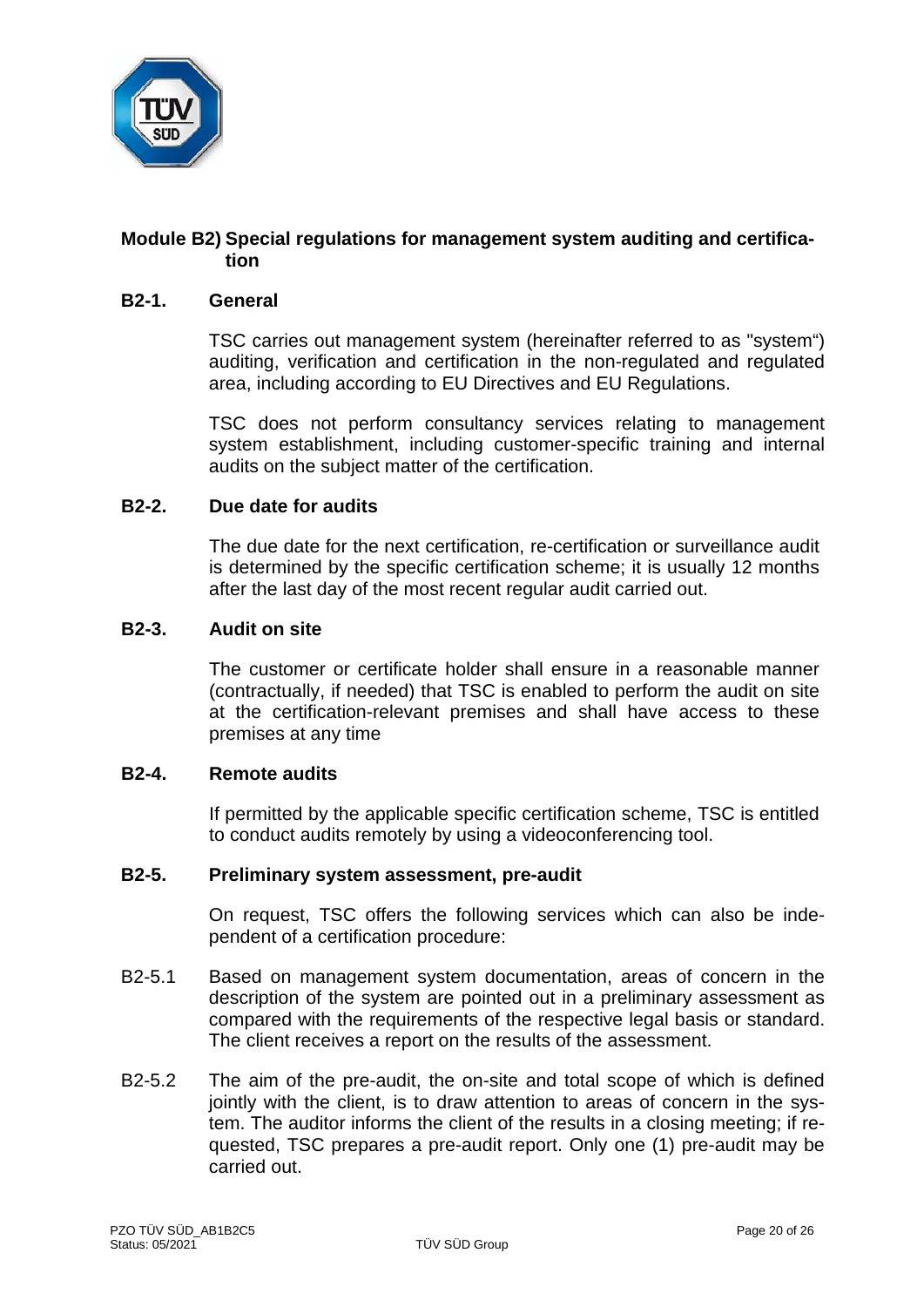

B2-5.3 Pre-audits are not allowed for TUV SUD South Asia under any standards as per NABCB. If pre-assessment is conducted in any means, such clients cannot certified for next 2 years from the date of pre-audit.

## **B2-6. Certification procedure**

B2-6.1 Preparation for certification audit

After the client has accepted in text form the quotation submitted by TSC, the client appoints an Audit Representative, who is responsible for the certification procedure; TSC informs the client of the auditors assigned (audit team or lead auditor). Requirements outlined in the applicable standards and regulations pertaining to unauthorized consultancy on the part of auditors are observed.

In order to ensure an independent audit, the selection of the audit team is solely up to TSC. The decision in each individual case will be based on several factors such as availability, qualification, impartiality, etc.

In addition and in as far as there are no conflicting legal regulations, e. g. regulations under the data privacy law, clients can request appropriate background information on each member of the audit team.

B2-6.2 Certification audit

The client shall ensure that appropriate staff members are available to answer questions; clients grant auditors access to the respective units of the company and allow them to review all system-relevant records.

B2-6.2.1 Review and evaluation of management system documents / stage 1 audit

Clients shall provide the Certification Body with all requested management system documentation concerning their systems (manual and, if necessary, further documents such as documented procedures, work test instructions, records, etc.) for review and assessment of compliance with the applicable Directives, Regulations and Standards. If the system is already certified by another body to the same or an appropriate standard then the client shall include a copy of the certificate with any scoping information, and details of the findings of the previous audit.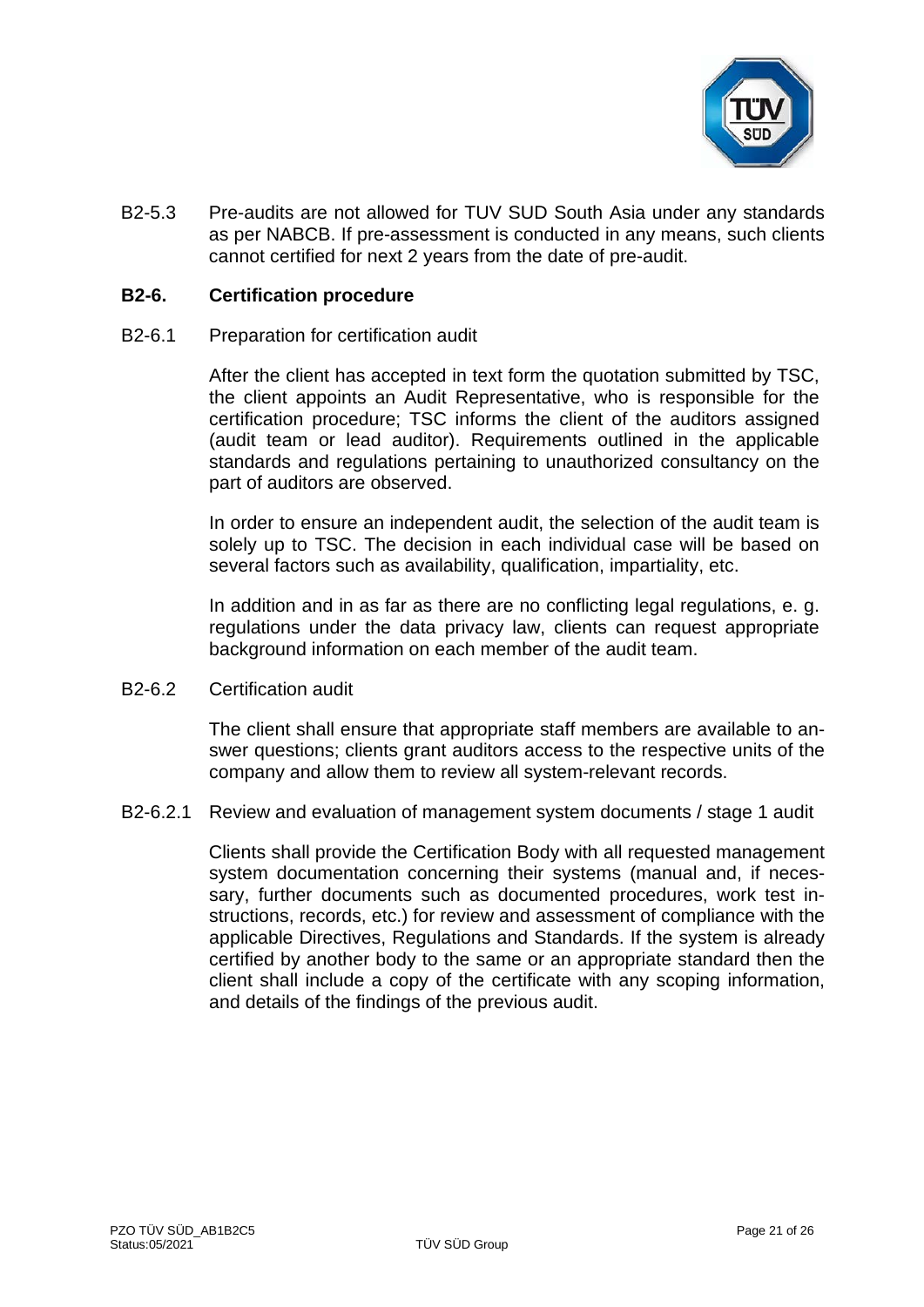

The Certification Body shall

- review the management system documentation,
- determine readiness for the stage 2 audit,
- review key performance or significant aspects regarding the scope and operation of the management system,
- collect necessary information regarding the scope and the related statutory and regulatory requirements of the client's operation,
- plan the certification (stage 2) audit, including confirmation of audit team requirements,
- check whether internal audits and management review are being performed and that the level of implementation substantiates the client's readinessfor the stage 2 audit.

Based on the results of the stage 1 audit, the Certification Body assesses whether the level of management system implementation is sufficient for conducting a stage 2 audit and plans the process and priorities of the stage 2 audit. The details of the stage 2 audit will be agreed with the client.

Where required by court order or other authorized bodies (e.g. regulatory authorities, accreditation body or certification scheme owner), TSC may request product samples in order to verify the implementation of the management system. Additional costs related to such additional testing shall be paid by the client.

The Certification Body documents the findings of the stage 1 audit and notifies the client thereof, including information about identified areas of concern which may be classified as nonconformities in the stage 2 audit.

The interval agreed between the stage 1 and stage 2 audit, will give the client sufficient time to eliminate any identified areas of concern (weaknesses).

B2-6.2.2 On-site certification audit / stage 2 audit

Prior to the stage 2 audit TSC shall provide the client with an audit plan, which has been agreed with the client. During the audit, clients demonstrate practical implementation of their documented procedures, while the auditors check and evaluate system effectiveness on the basis of the agreed legal provisions, standards or other criteria.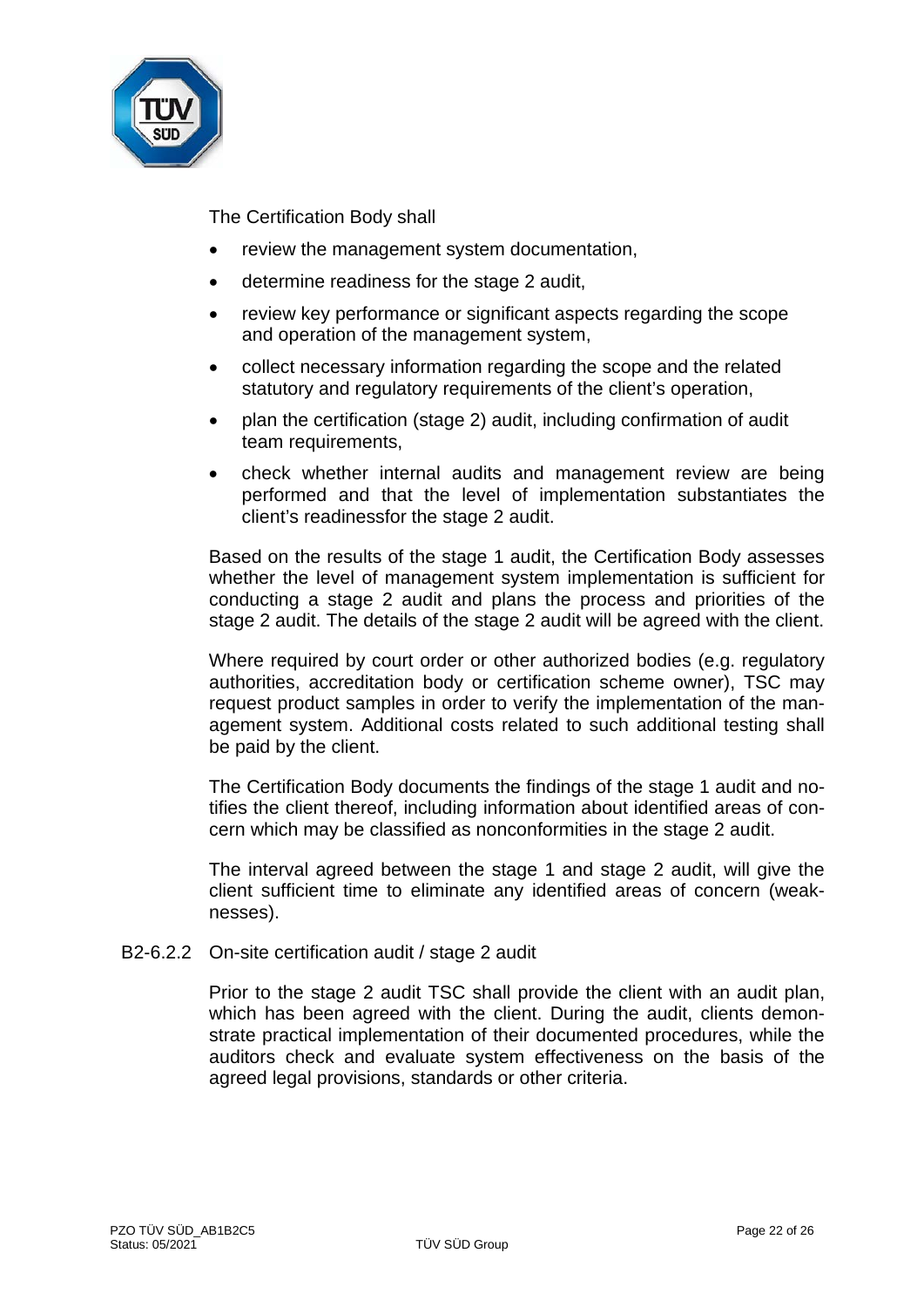

## B2-6.3 Certification

If all requirements of the applicable standard(s) are satisfied and all legal and official regulations observed, the Certification Body will issue a certificate, generally with a three (3)-year period of validity from the date of the certification decision, unless specific directives/schemes, regulations, standards or individual arrangement in the certification contract require other periods of validity.

# B2-6.4 Surveillance audit

Surveillance audits are conducted regularly (in general annually) during the validity period of a certificate and serve to verify the continued compliance with certification requirements (see above B2-2.).

For the preparation of the surveillance audit, the required documents, e.g the valid management manual and a list of all effected amendments shall be submitted to the Certification Body upon request. In the surveillance audit, the auditor checks selected management system elements/ processes to ensure that the management system continues to fulfill the requirements. The auditor will prepare a report.

B2-6.5 Specific surveillance audits

If required by the specific certification scheme or in reasonable specific cases, TSC shall be entitled to conduct short-term or unannounced audits at the expense of the certificate holder. These audits do not compensate a regular surveillance audit according to B2-6.4.

B2-6.6 Further surveillance activities

Further surveillance activities may include:

- Enquiries regarding certification aspects addressed by the Certification Body to certified clients,
- Assessment of client information about their operations (e.g. advertising materials, web pages),
- Requests addressed to clients to provide documents and records (hard copies or electronic media), and
- Other means of monitoring the performance of the certified client.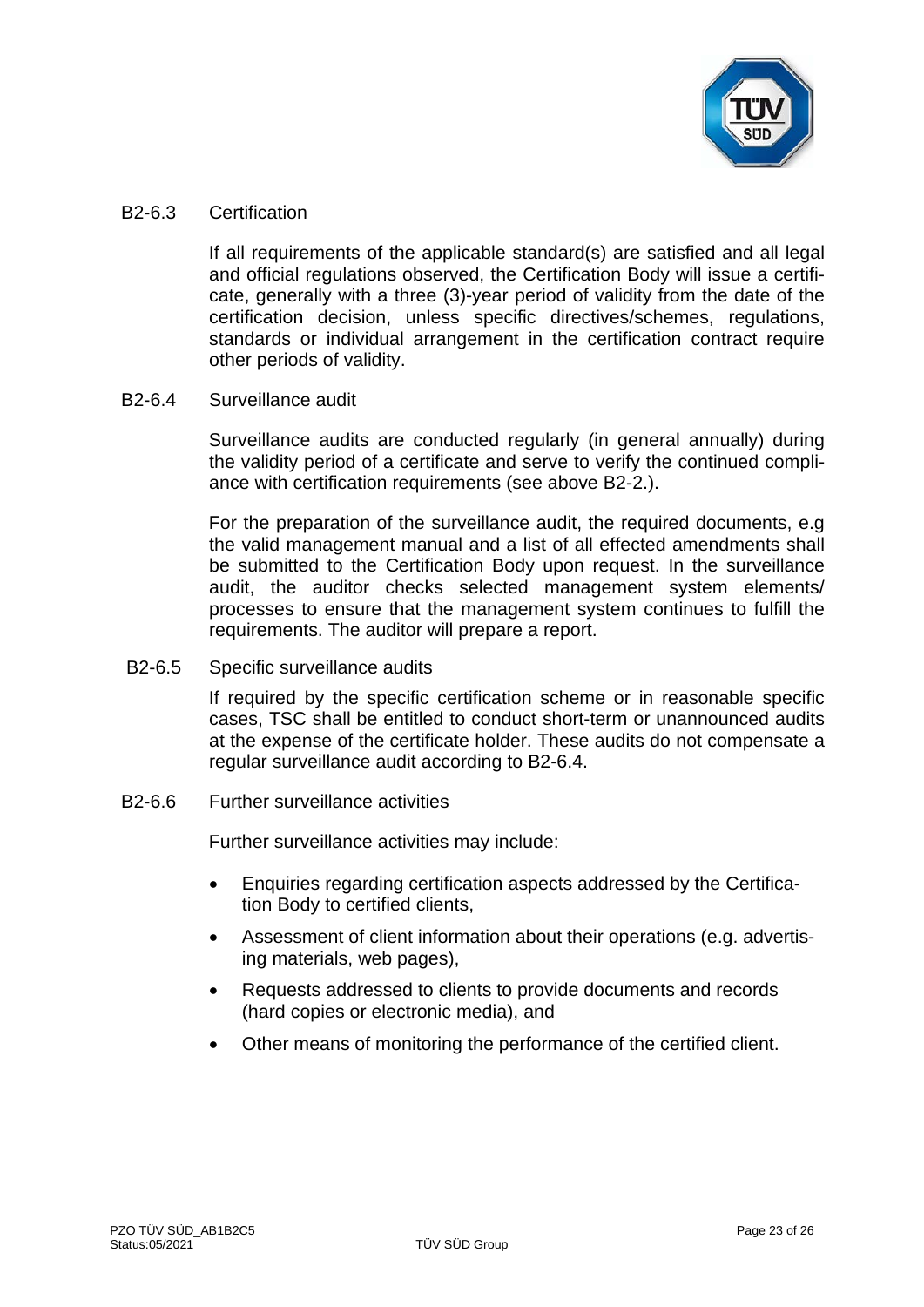

## B2-6.7 Re-certification audit

Re-certification audits are carried out well in advance of certificate expiry to maintain the certification. If such a re-certification audit has been carried out successfully, a renewal certificate may be issued. Re-certification audits check overall system effectiveness by means of random sampling. To prepare for the audit, the valid management manual and all major amendments effected must be submitted to the auditor/audit team. In cases involving significant changes to the system, a stage 1 audit may first be required.

## B2-6.8 Nonconformities

After audit completion, TSC informs the client of the audit result in a closing meeting and an audit report. Nonconformity reports are countersigned by the Audit Representative. The client will document the required correction and corrective action. In the case of nonconformities one (1) re-audit is possible; the costs being based on the time needed. This includes any necessary verification of corrective actions documented in the nonconformity report.

If during the audit nonconformities become evident that are so serious that certificate award appears unrealistic even after reasonable corrective action, TSC informs the client of the termination of the certification audit and recommends that the audit should be continued as a pre-audit. In such cases, TSC will charge the costs incurred up to audit termination (including report).

# **B2-7. Supplementary contractual terms**

B2-7.1 The certificate holder is obliged to ensure that the use of the certificate or certification mark is according to the regulations of the TCR. The TSC is entitled to control the use.

> The Certification Body reviews and evaluates complaints by third parties, issues causing concern or changes in the client's organization that comes to its knowledge. It informs the certificate holder of substantial changes to the certification and surveillance procedure.

B2-7.2 The client shall satisfy all requirements pertaining to certification and supply all information required for auditing.

> Certificate holders shall inform the Certification Body immediately, but at the latest within one (1) month in text form of all relevant changes in their systems and about any modifications in company structure/organization that affect the compliance of the management system, or any other significant events affecting compliance with the requirements for certification.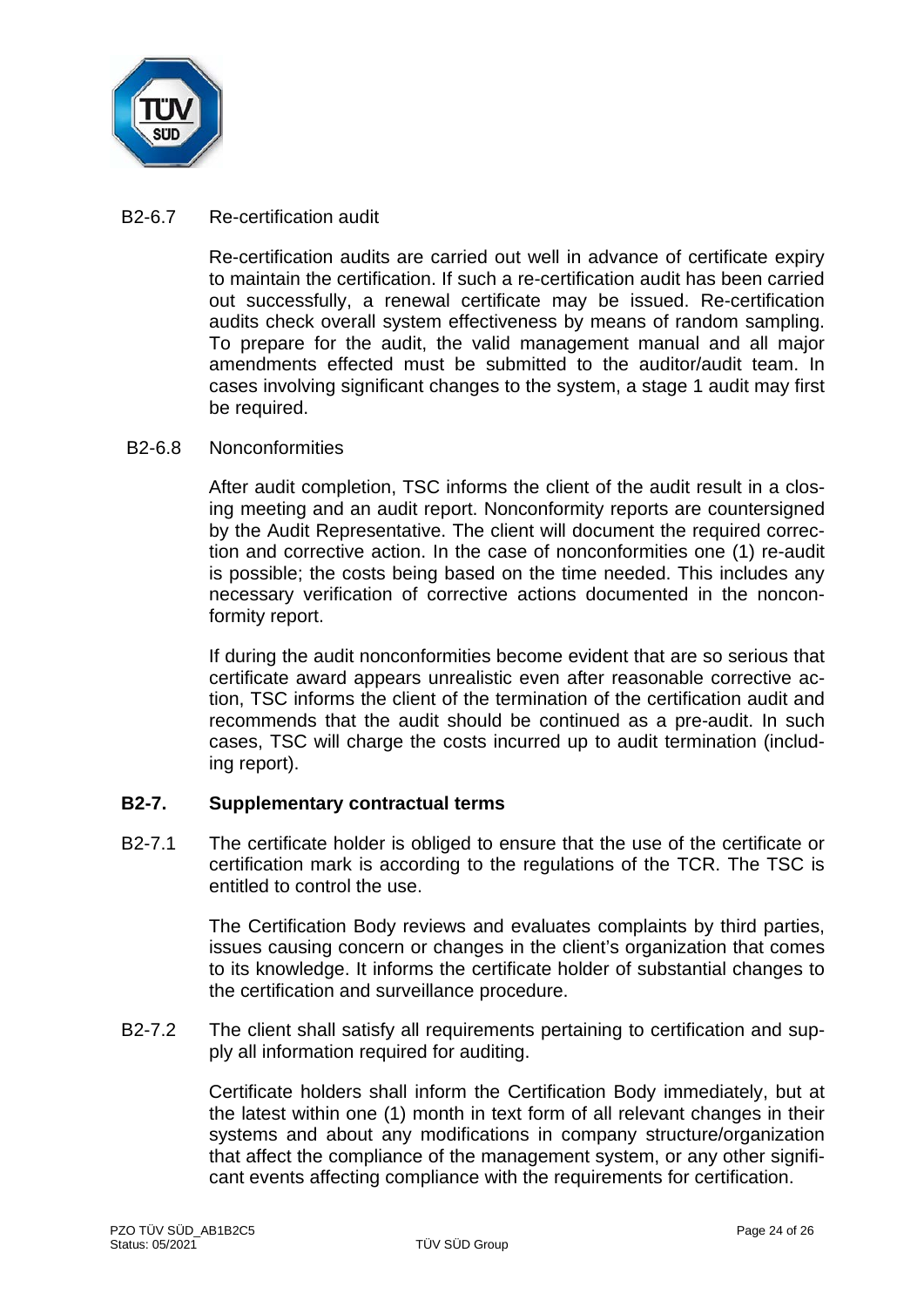

These changes may include but are not limited to:

- legal or organizational status,
- commercial status or ownership,
- organization and/or management (including individual changes in key personnel),
- contact address and the addresses of sites,
- scope of operations under the certified management system, and
- significant changes to the management system and processes including planned changes if requested by the Certification Body or scheme.

In addition, certificate holders shall document internal and external complaints relating to their management systems as well as implemented corrective action and provide such information during the audit.

Despite the fact that TSC normally informs the certificate holder of due surveillance/re-certification audits, it is also the responsibility of the certificate holders to request such audits at least three (3) months before they become due within the 12-month-cycle in order to maintain the validity of a certificate.

- B2-7.3 Changes in the standards, underlying codes of practise or other regulations shall apply as binding – under consideration of transition periods.
- B2-7.4 Integrated management systems must allow specific aspects of individual systems to be identified.